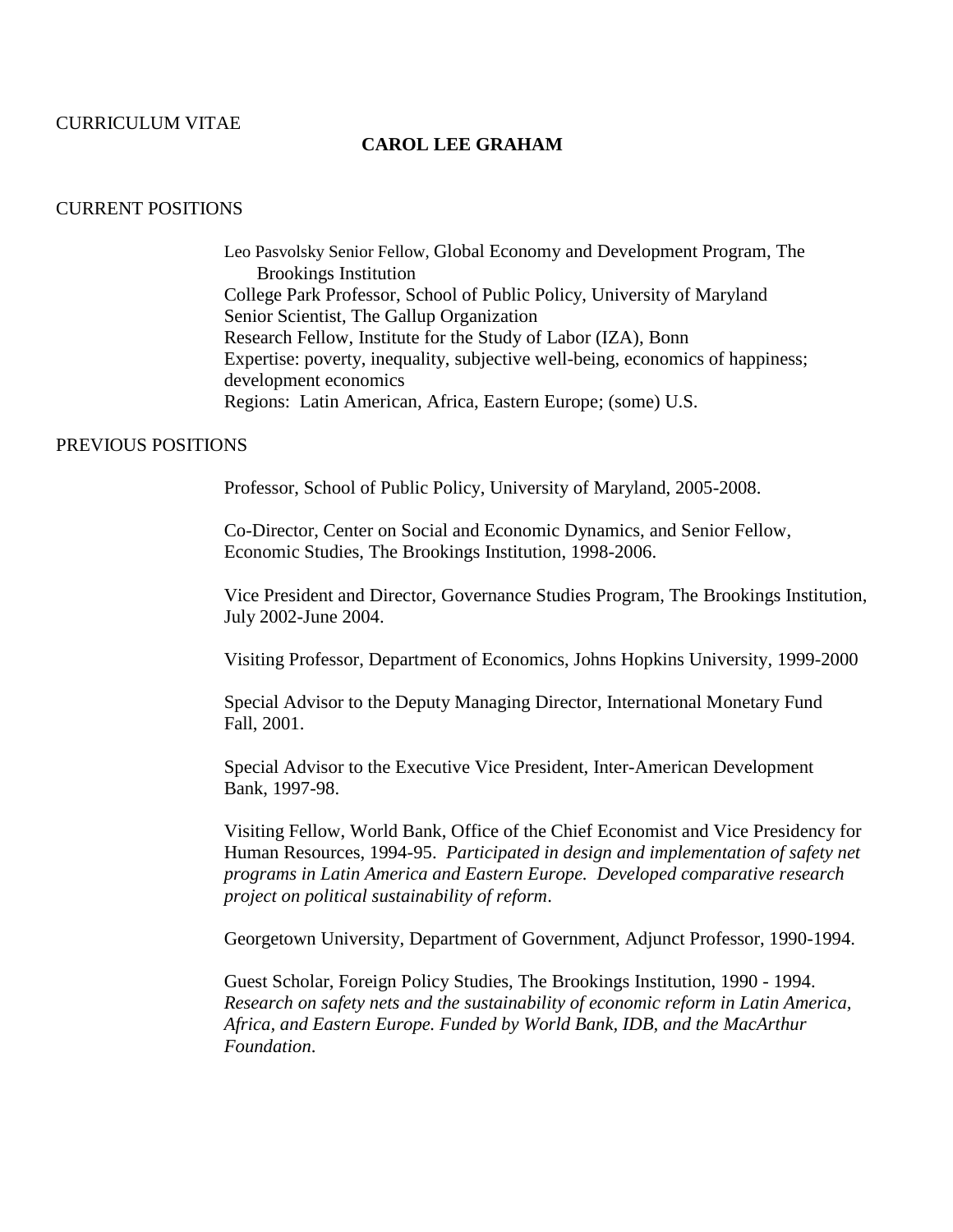| Duke University, Department of Political Science, Assistant Professor, August 1989 - |
|--------------------------------------------------------------------------------------|
| May 1990.                                                                            |

EDUCATION 1980-1984 Princeton University - A.B. (High Honors) Woodrow Wilson School of Public and International Affairs

> 1985-1986 The Johns Hopkins University School of Advanced International Studies - M.A. (With Distinction) International Economics/Latin American Studies

1987-1989 Oxford University, St. Antony's College - D.Phil Concentration: Economic Development/Political Economy/Latin America

# FELLOWSHIPS

and AWARDS International Society of Quality of Life Studies, Lifetime Achievement Award, 2018

Robert Wood Johnson Foundation, Pioneer Award, 2017

International Society of Quality of Life Studies, 2014 Distinguished Research Fellow Award for significant contribution to the field.

Council on Foreign Relations, International Affairs Fellow, 1997-1998

Tinker Foundation, Individual Research Grants Competition, 1996, 1998, 2000, 2002, 2006

MacArthur Foundation Program for Peace and International Cooperation, Research and Writing Award, 1993

The Brookings Institution, Foreign Policy Studies, Research Fellow, 1988-89

Committee of Vice-Chancellors of Universities of the United Kingdom, Overseas Student Research Award, 1987-1989

Oxford University Committee for Graduate Studies, Grant for Field Research, 1988

Oxford University Inter-Faculty Committee Grant for Field Research, 1987

Princeton University, Latin American Studies Thesis Prize, 1984

Princeton University, Gale F. Johnston Prize in Public Affairs, 1984

PERSONAL DATA

Born: January 29, 1962 Lima, Peru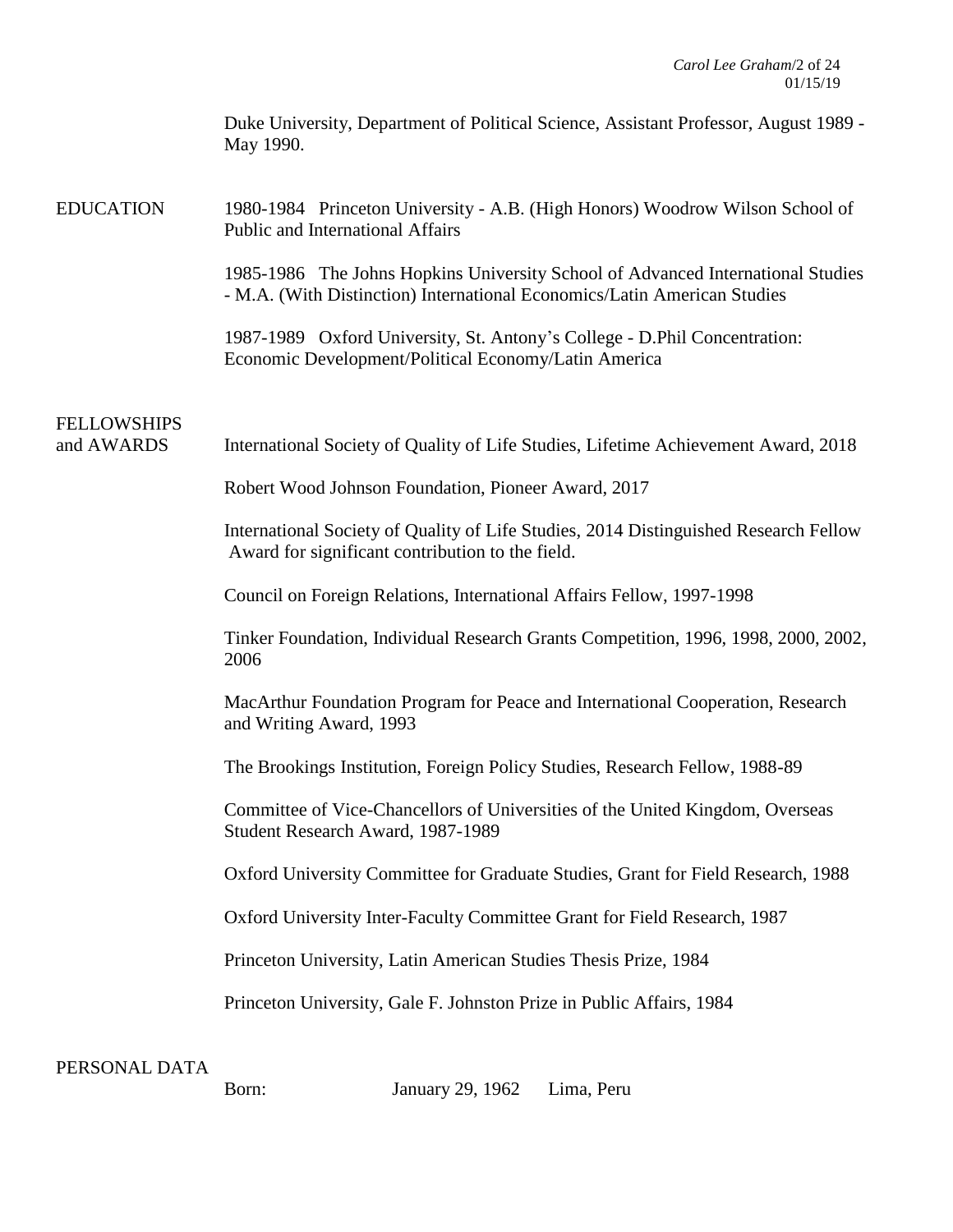| Languages:      | Spanish - speak, read, write fluently                            |
|-----------------|------------------------------------------------------------------|
|                 | French - speak, read, write fluently                             |
|                 | Dutch - understand, basic speaking skills                        |
| Sports/Hobbies: | Running, competitive for several years; Tennis, Sailing; Skiing, |
|                 | waterskiing. Music: guitar                                       |

# **MEMBERSHIPS**

| MEMBERSHIPS   | <b>American Economics Association</b>                                                            |
|---------------|--------------------------------------------------------------------------------------------------|
|               | <b>Council on Foreign Relations</b>                                                              |
|               | Fellow, Institute for the Study of Labor (IZA)                                                   |
|               | Latin American and Caribbean Economics Association                                               |
|               | International Society for Quality of Life Studies                                                |
| <b>BOARDS</b> |                                                                                                  |
|               | Member, National Academy of Sciences Panel on Well-Being Metrics for Public<br>Policy, 2011-2012 |
|               | Board of Trustees, CNA                                                                           |
|               | Research Advisory Board, Center for Global Development                                           |
|               | Scientific Advisory Board, Nutrition Research Institute, Lima, Peru                              |
|               | Senior Policy Editor, Behavioral Science and Public Policy                                       |
|               | Associate Editor, Journal of Economic Behavior and Organization                                  |
|               | Associate Editor, International Journal of Happiness and Development                             |
|               | Editorial Board, International Journal of Well-Being                                             |
|               | Editorial Board, Journal of Applied Research in Quality of Life                                  |
|               | International Advisory Board, Journal of Latin American Studies                                  |
|               | Editorial Board, Latin American Research Review                                                  |
|               | Editorial Board, Studies in Comparative International Development                                |
|               | Chairman of the Board, Eagle Cove School, 2008-2010.                                             |
|               |                                                                                                  |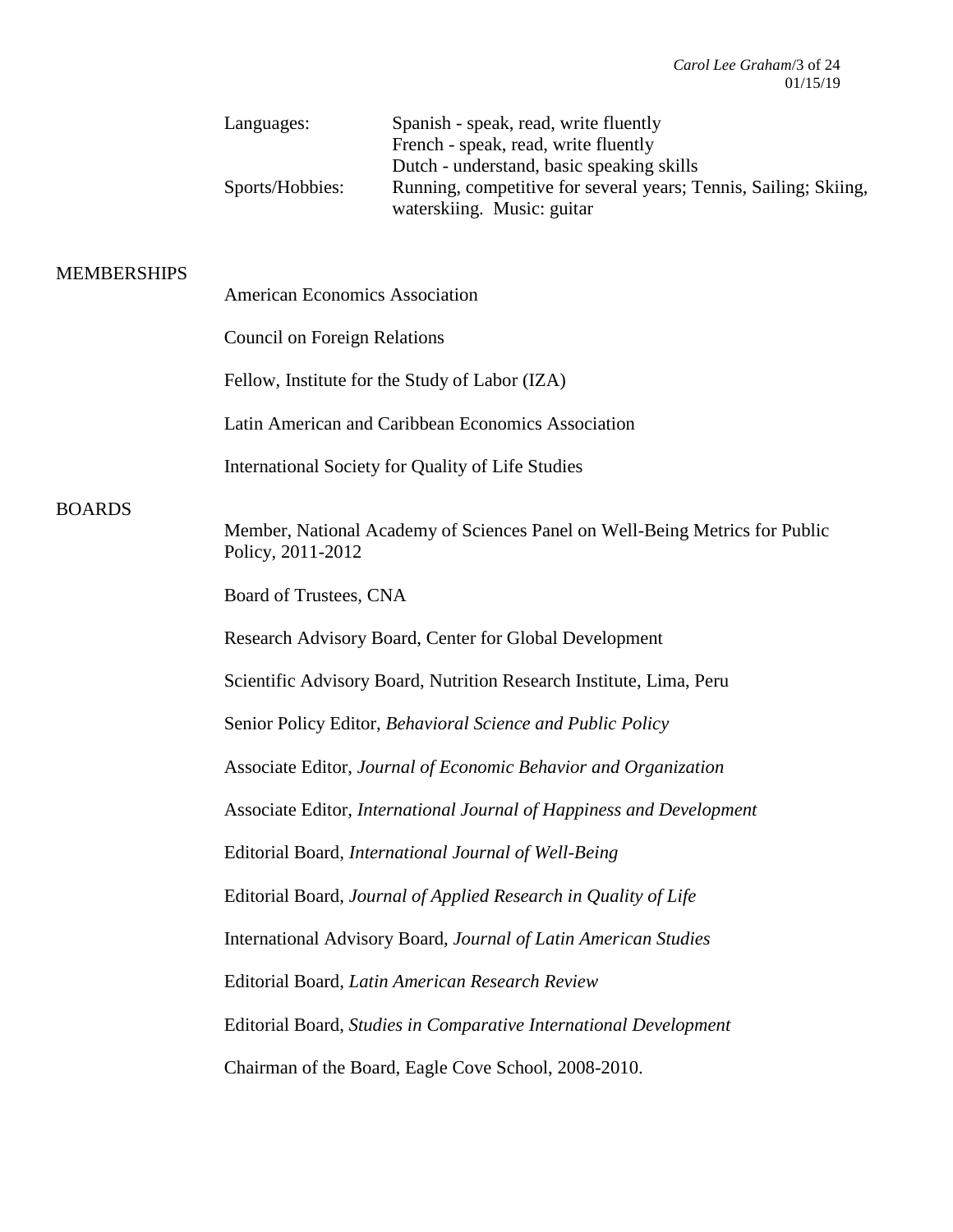### PUBLICATIONS (BOOKS)

## (Authored)

*Happiness for All? Unequal Lives and Hopes in Pursuit of the American Dream*. Princeton University Press, 2017.

*The Pursuit of Happiness: An Economy of Well-Being*. The Brookings Institution Press, 2011 (also published in Chinese, Japanese, Korean, and paperback).

*Happiness around the World: The Paradox of Happy Peasants and Miserable Millionaires.* Oxford: Oxford University Press, 2010 (also published in Chinese, Japanese, Portuguese, and paperback).

*Happiness and Hardship: Opportunity and Insecurity in New Market Economies,* With Stefano Pettinato, The Brookings Institution Press, 2002. (published also in Spanish as *Felicidad y Penurias: Oportunidades y Inseguridad en las Nuevas Economias del Mercado*. Prometias Libros, 2005.

*Private Markets for Public Goods: Raising the Stakes in Economic Reform*, The Brookings Institution Press, 1998.

*Safety Nets, Politics, and the Poor: Transitions to Market Economies*, The Brookings Institution Press, 1994.

*Peru's APRA*, Lynne Rienner Publishers, 1992.

(Others)

*Insecurity, Health, and Well-Being: An Initial Exploration Based on Happiness Surveys*. With Juan Camilo Chaparro. Inter-American Development Bank Monographs, Washington, D.C., 2011.

*Paradox and Perception: Assessing Quality of Life in Latin America.* Co-edited with Eduardo Lora, The Brookings Institution Press, 2009.

*Brookings Trade Forum, 2006: Global Labor Markets?* Co-edited with Susan Collins, The Brookings Institution Press, 2007.

*Brookings Trade Forum, 2004: Globalization, Poverty, and Inequality: Where are We? What Have We Learned.* Co-edited with Susan Collins, The Brookings Institution Press, 2005.

*The Other War: Global Poverty and the Millennium Challenge Account*. With Lael Brainard et al., The Brookings Institution Press, 2003.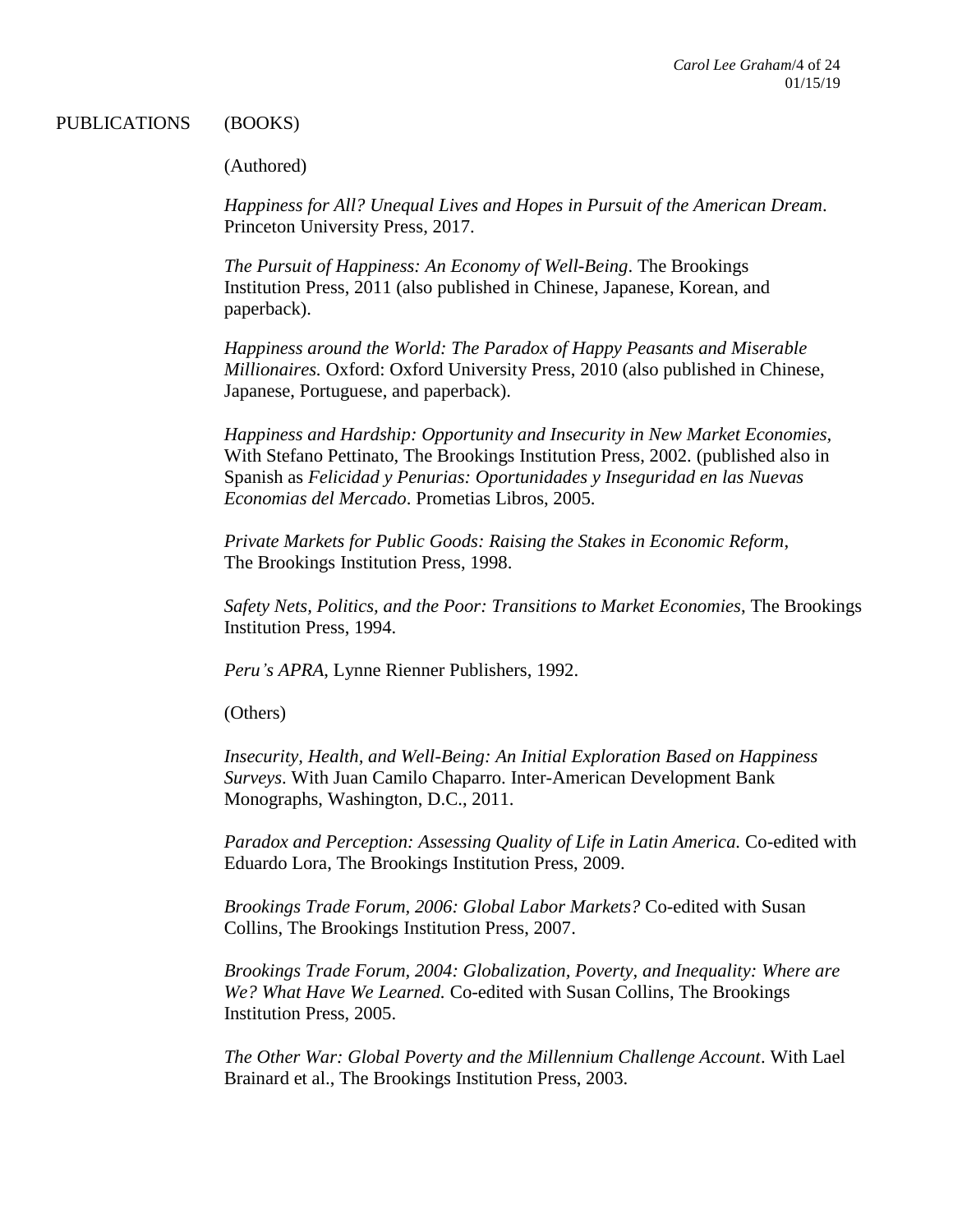*New Markets, New Opportunities: Economic and Social Mobility in a Changing World*, co-edited with Nancy Birdsall, The Brookings Institution Press, 1999.

*Improving the Odds: Political Strategies for Institutional Reform in Latin America*. With Merilee Grindle, Eduardo Lora, and Jessica Seddon, Inter-American Development Bank, 1999.

*Beyond Trade-offs: Efficient and Equitable Growth in Latin America*, Co-editor with Nancy Birdsall and Richard Sabot, Brookings Institution Press /Inter-American Development Bank, 1998.

*A Half Penny on the Dollar: The Future of U.S. Foreign Aid*. With Michael O'Hanlon, Washington, D.C.: The Brookings Institution Press, 1997.

## (ARTICLES and CHAPTERS)

"Income Inequality and Well-being in the U.S.: Evidence of Geographic-Scale and Measure-Dependence", *Journal of Economic Inequality*, January 2019 doi.org/10.1007/s10888-018-9404-z, with J. Ifcher and H. Zarghamee.

"Well-Being in Metrics and Policy", *Science*, Vol. 362, No. 6412, 19 October 2018, with K. Laffan and S. Pinto.

"Unequal Hopes and Lives in the U.S.A.: Optimism, Race, Place, and Premature Mortality", *Journal of Population Economics*, 2018 (DOI: 10.1007/s00148-018- 0687- y), with S. Pinto.

"Emigration, remittances and the subjective well-being of those staying behind: Evidence from the Gallup World Poll", *Journal of Population Economics*, 2018 (forthcoming), with I. Ivlevs and M. Nikolova.

"Local Neighbors as Positives, Regional Neighbors as Negatives: Competing Channels in the Relationship Between Others' Income, Health, and Happiness", *Journal of Health Economics*, August 2018, with J. Ifcher and H. Zarghamee.

"Happiness and International Migration in Latin America", in J. Helliwell, R. Layard, and J. Sachs, eds., *World Happiness Report 2018*. New York: Earth Institute Press, 2018.

"A Tribute to Richard Easterlin: Economist, Demographer, and Gentleman", *Review of Behavioral Economics, 2017, 4: 341–347.*

"The High Costs of Being Poor in the Land of the Dream", *Society*, November, 2017.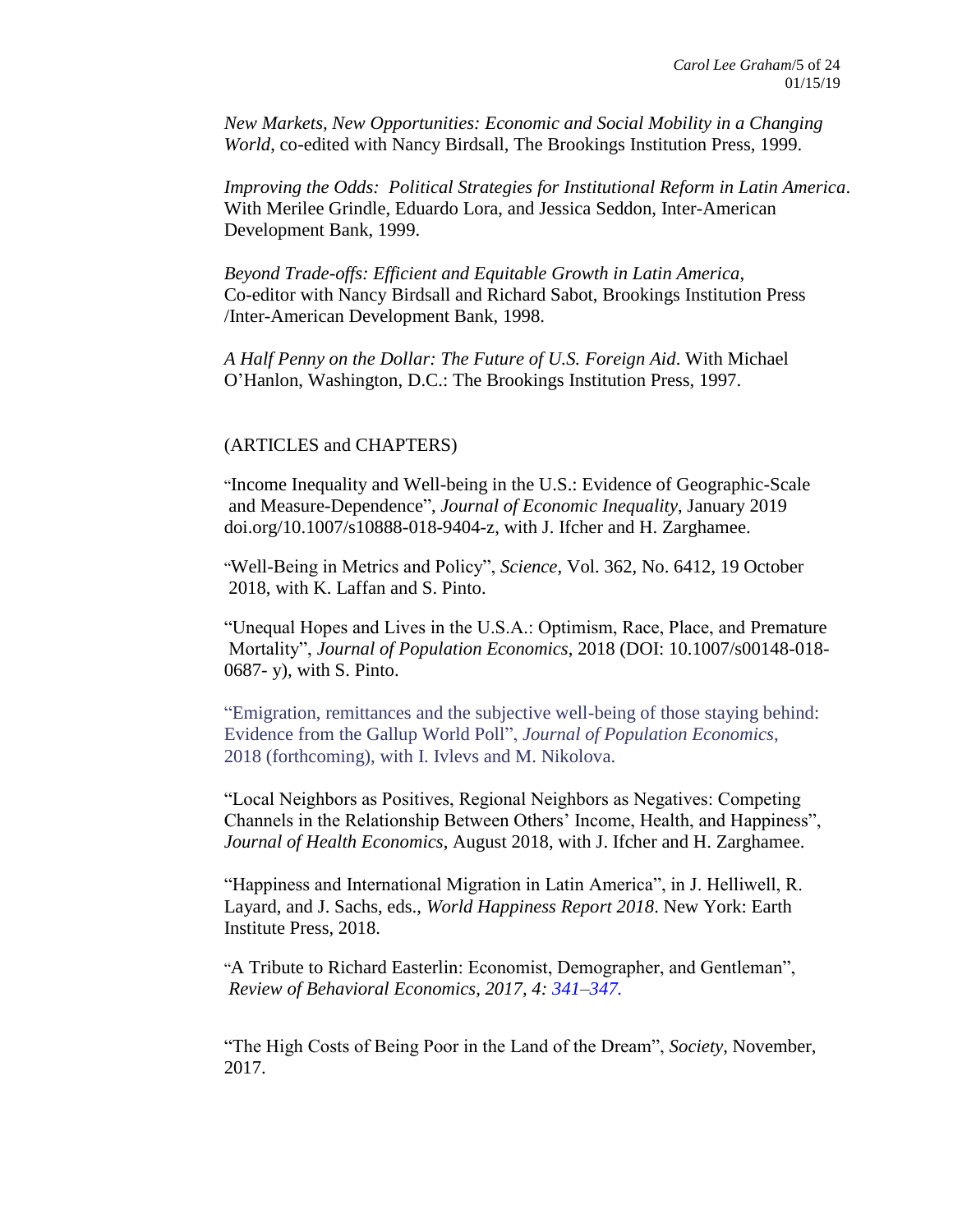"Happiness and Health in China: The Paradox of Progress", *World Development*, Vol. 96, pp. 231–244, 2017, with Shaojie Zhou and Junyi Zhang.

"Happiness and Economics: Insights for Policy from the New 'Science' of Well-Being", *Journal of Behavioral Economics for Policy*, Vol. 1, No. 1 (March) 2017.

"Happiness, Stress, and Age: How the U-Curve Varies across People and Places", *Journal of Population Economics*, 30<sup>th</sup> Anniversary Issue, with Julia Ruiz Pozuelo, January 2017.

"Subjective Well-Being in Economics", in M. Adler and M. Fleurbaey, eds. *The Oxford Handbook of Well-Being and Public Policy*. Oxford: Oxford University Press, 2016.

"Amitai Etzione's Critique of Happiness: A Response", *Social Science and Modern Society*, Vol.53, No.2, (March/April) 2016.

"Local Happiness and Firm Behavior: Do Firms in Happy Places Invest More?" *Journal of Economic Behavior and Organization*, Vol.125, 2016, with Tuugi Chuluun.

"Who is Happy in the Land of Eternal Blue Sky? Some Insights from a First Study of Well-Being in Mongolia", *International Journal of Well-Being*, February 2017, with Tuugi Chuluun.

"The Implications of Unequal Chances and Choices for Cost-Benefit Analysis: What Well-Being Metrics Can Contribute", *Journal of Benefit-Cost Analysis*, Special Issue on [Ir]rationality, Happiness, and BCA, 2016, Vol. 7, No.1, March 2016.

"The Aspirations and Well-Being of Potential Latin American Migrants", *Springer International Handbook on Well-Being*, Springer, 2016.

"Bill Easterly's Tyranny of the Experts: Can Bottom-Up Really Solve All Development Challenges?" *Journal of Economic Literature*, invited review article, March 2015.

"In Transit: The Well-being of Migrants from Transition and Post-Transition Economies," *Journal of Economic Behavior & Organization*, Vol.112, 2015, with Milena Nikolova.

"Bentham or Aristotle in the Development Process? An Empirical Investigation of Capabilities and Subjective Well-Being", *World Development*, Vol. 68, April 2015, with Milena Nikolova.

"Late-Life Work and Well-Being", *IZA World of Labor*, Vol. 107, November 2014.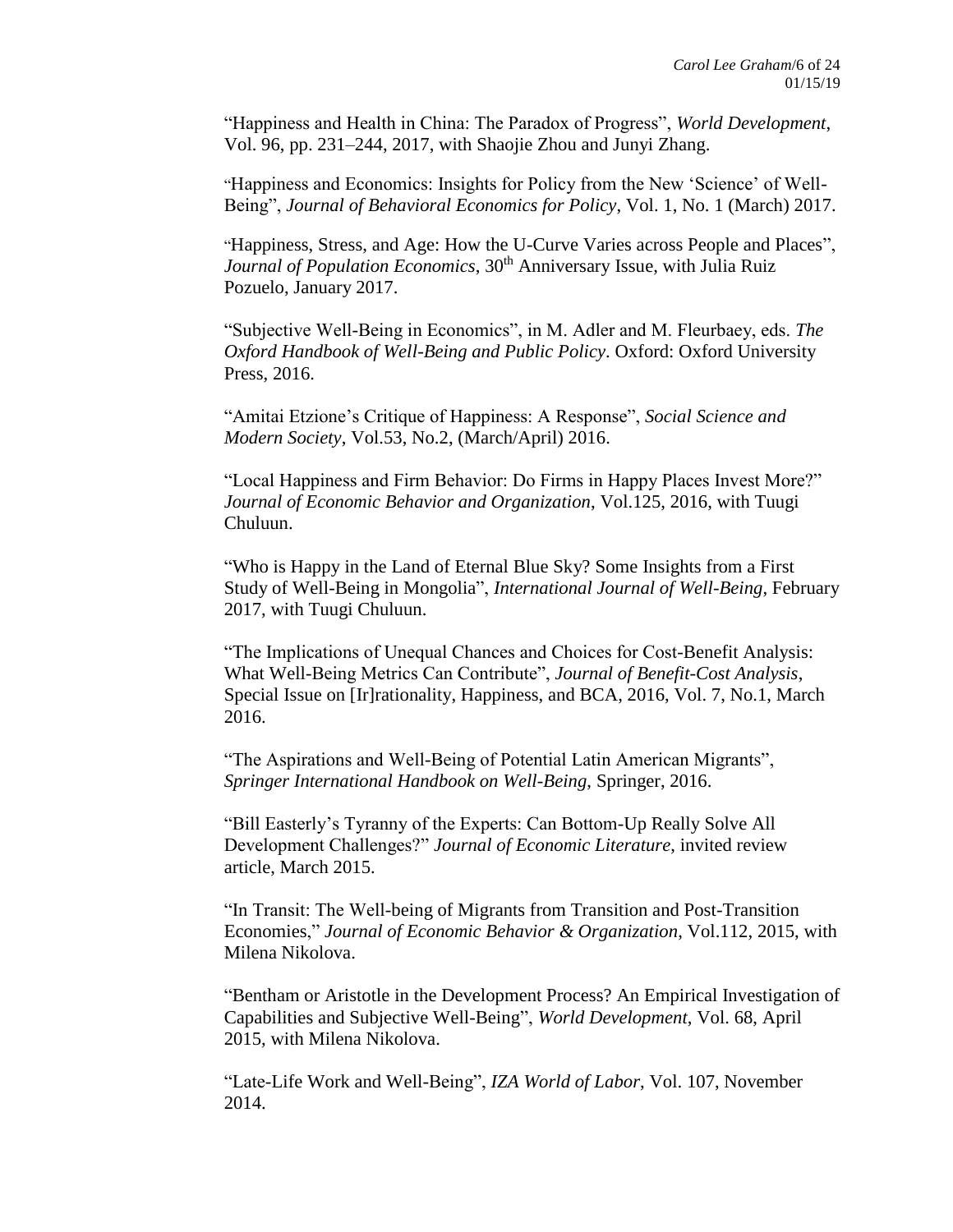"Employment, Late-Life Work, Retirement, and Well-being in Europe and the United States," *IZA Journal of European Labor Studies*, Vol. 3, No. 5, 2014, with Milena Nikolova.

"Religion and Well-Being around the World: Social Purpose, Social Time, or Social Insurance?" *International Journal of Well-Being*, Vol. 4, No. 1, with Sarah Crown, January 2014.

"Life Satisfaction in Colombia: Some Insights on Job Security, Vulnerability, and Relative Incomes", *International Journal of Happiness and Development*, forthcoming, with Andrew Krauss.

"How Inequality Matters to Well-Being: Agency, Adaptation, and Changes versus Levels" in Andrew Clark and Claudia Senik, eds., *Happiness and Economic Growth: Lessons from Developing Countries*, Oxford University Press, 2014.

"Gender and Well-being around the World", *International Journal of Happiness and Development*, Vol. 1, No. 2, with Soumya Chattopadhyay, January 2013.

"An Economist's Perspective on Well-Being Analysis and Cost-Benefit Analysis", *Duke Law Review*, June, 2013.

"National Well-Being Indicators" in A.C. Michalos, ed., *Encyclopedia of Quality of Life Research*, DOI 10.1007/978-94-007-0753-5, Springer, 2013; pp.4256-59.

"Does Access to Information Technology Make People Happier? Insights from Well-Being Surveys from Around the World", *Journal of Socio-Economics*, Vol. 44, 2013. With Milena Nikolova.

"Aspirations and Happiness of Potential Latin American Immigrants", *Journal of Social Research and Policy*, Vol. 2, Issue 2, December 2011. With Julie Markowitz.

"Does More Money Make You Happier? Why So Much Debate?" *Applied Research in Quality of Life*, invited feature article, Vol. 6, No. 3, 2011.

"Which Health Conditions Cause the Most Unhappiness?" *Health Economics.* With Lucas Higuera and Eduardo Lora, November 2011.

"Happiness Measures as a Guide to Development Policy? Promises and Possible Pitfalls", in Boris Pleskevic, ed. *Development Policy in a Post-Crisis World: Proceedings of the Annual Bank Conference on Developing Economies*, 2011.

"Adaptation amidst Prosperity and Adversity: Insights from Happiness Studies from Around the World", *World Bank Research Observer*, Vol. 26, No. 1, February 2011.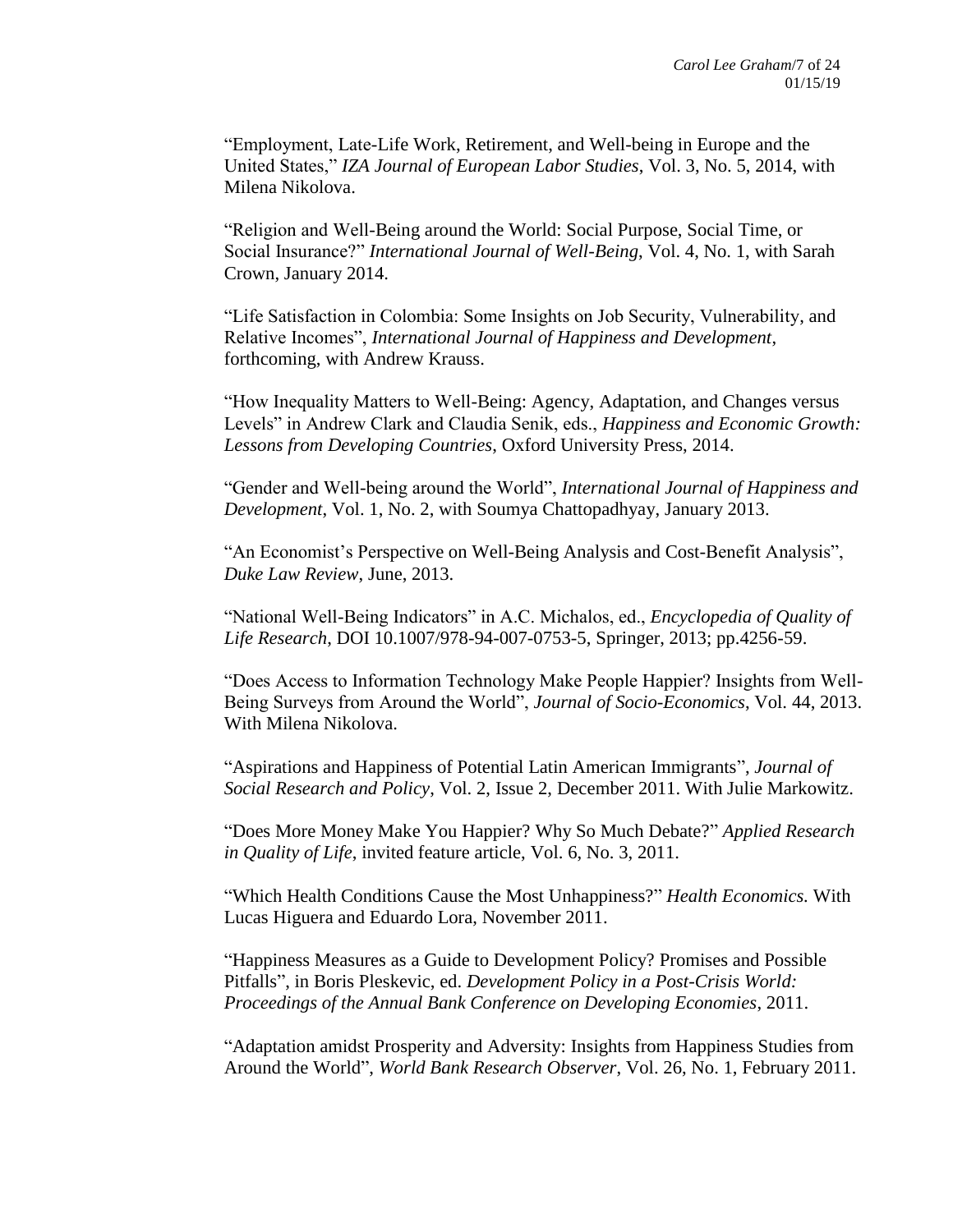"The Linkages Between Insecurity, Health, and Well-Being in Latin America" with Juan Camilo Chaparro in Eduardo Wills, ed. *Subjective Well Being and Security*. Social Indicators Research Series, #46, Springer 2012

"The Economics of Happiness and Health Policy: How Health Norms Vary Across Cohorts in Latin America" in Daniel Cotlear, ed., *Population Aging: Is Latin America Ready?* (The World Bank, 2011).

"Around the World: It's a Story of Adaptation to Good and Bad Fortune", in Leo Bormans, ed., *The World Book of Happiness*. Page One Publishing, 2010.

"Adapting to Adversity: Happiness and the Economic Crisis in the United States in 2009", *Social Research: An International Quarterly*, Vol. 77, No. 2, Summer 2010. With Soumya Chattopadhyay and Mario Picon.

"Well-being and Public Attitudes in Afghanistan", *World Economics*, September-October 2009. With Soumya Chattopadhyay.

"The Easterlin and Other Paradoxes: Why Both Sides of the Debate May Be Correct" in Ed Diener, John Helliwell, and Daniel Kahneman, Eds., *International Differences in Well Being*, Oxford University Press, 2010.

"Can Happiness Research Help Fiscal Policy?" in Antonio Estache and Daniel Leipziger, Eds., *Stuck in the Middle: Is Fiscal Policy Failing the Middle Class?* The Brookings Institution Press, 2009.

"Does Inequality Matter to Individual Welfare?" with Andrew Felton in Amitava Dutt and Benjamin Radcliff, Eds., *Happiness, Economics, and Politics: New Lessons for Old Problems*,Edward Elgar, 2009.

"Some Insights on Development from the Economics of Happiness" in Luigino Bruni, Ed., *Capabilities and Happiness* (Oxford: Oxford University Press, 2009).

"Measuring Quality of Life in Latin America: Some Insights from the Latinobarometro" in Valerie Moller and Alex Michalos, Eds., *Barometers of Quality of Life Around the Globe*, Springer, 2008.

"The Economics of Happiness", chapter in *The New Palgrave Dictionary of Economics, 2nd Edition*, Edited by Steven Durlauf and Larry Blume (Hampshire: Palgrave MacMillan, 2008).

"Happiness and Health: Lessons and Questions for Public Policy", *Health Affairs*, Vol.27, No.1, January-February 2008.

"Optimism and Poverty in Africa: Adaptation or a Means to Survival?" With Matthew Hoover, Afrobarometro Working Paper #76, Cape Town, November 2007.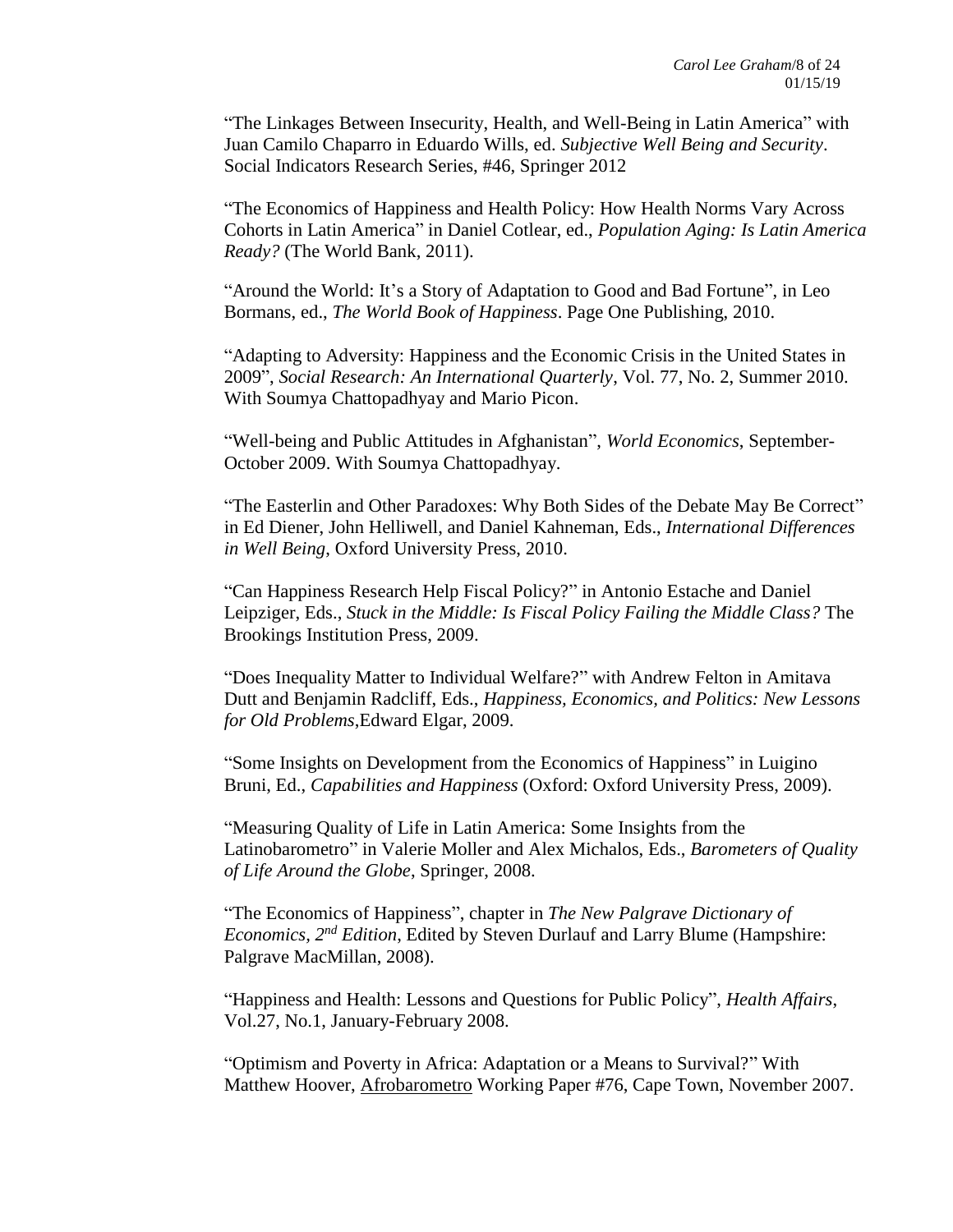"Globalization, Poverty, Inequality, and Insecurity: Some Insights on from the Economics of Happiness", in Machiko Nissanke and Erik Thorbecke, *The Impact of Globalization on the World's Poor: Transmission Mechanisms* (Helsinki: Palgrave-MacMillan/UNU Wider, 2007).

"Frustrated Achievers: Winners, Losers, and Subjective Well Being in Peru's Emerging Economy", with Stefano Pettinato, *Annals: American Academy of Political and Social Science*, vol.605, May 2006.

"Does Inequality Matter to Individual Welfare: Some Evidence from Happiness Surveys for Latin America", with Andrew Felton, *Journal of Economic Inequality*, Vol. 4, January, 2006.

"Happiness Pays: An Analysis of Well-Being, Income, and Health Based on Russia Panel Data" in Stephen Morgan, David Grusky, and Gary Fields, Eds., *Mobility and Inequality: Frontiers of Research in Sociology and Economics* (Stanford: Stanford University Press, 2006).

"Well Being and Unemployment in Russia in the 1990's: Can Society's Suffering Be Individuals' Solace?" *Journal of Socio-Economics*, February 2006. With Andrew Eggers and Clifford Gaddy.

"Some Insights on Development from the Economics of Happiness", *World Bank Research Observer*, September 2005.

"The Economics of Happiness: Some Insights on Globalization from a Novel Approach", *World Economics*, October-November 2005.

"Assessing the Impact of Globalization on Poverty and Inequality: A New Lens on an Old Puzzle", in Collins and Graham, eds., *Brookings Trade Forum* (2004).

"Does Happiness Pay? An Exploration Based on Panel Data from Russia", *Journal of Economic Behavior and Organization*, vol.55 (2004). With Andrew Eggers and Sandip Sukhtankar.

"Happiness Pays", *Papers and Proceedings of the International Society for Quality of Life Studies*, Special issue edited by Richard Easterlin, 2004. With Andrew Eggers and Sandip Sukhtankar.

"Does Economic Crisis Reduce Support for Markets and Democracy in Latin America? Some Evidence from Surveys of Public Opinion and Well Being", *Journal of Latin American Studies*, (May 2004). With Sandip Sukhtankar.

"The Role of Government in Enhancing Opportunities for the Poor: Economic Mobility, Public Attitudes, and Public Policy" in Gary S. Fields and Guy Pfeffermann, Eds., *Pathways out of Poverty: Private Firms and Economic Mobility in*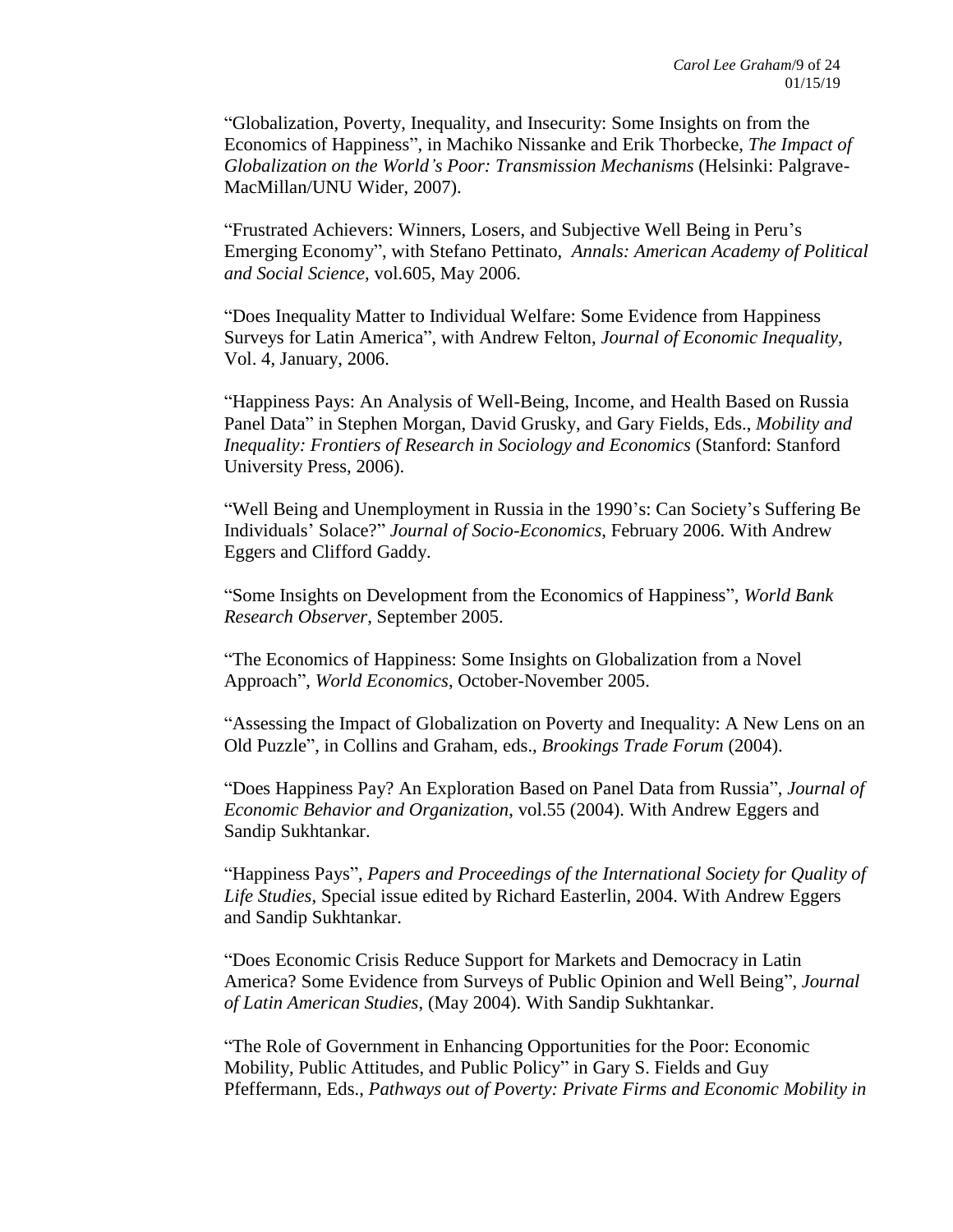*Developing Countries* (Boston: Kluwer Academic Publishers and the World Bank, 2003).

"Making Markets Work for the Poor" in Adam Jolly, ed., *OECD Economies and the World Today: Trends, Prospects, and OECD Statistics* (Paris: OECD, 2003).

"The IMF and Argentina", *Current History*, February 2003. With Paul Masson.

"The IMF's Dilemma in Argentina: Time for a New Approach to Lending?", *Brookings Policy Brief* #111, November 2002.

"The Bigger They Are, the Harder They Fall", *The Milken Review*, January 2003. With Robert Litan and Sandip Sukhtankar.

"Cooking the Books: The Costs to the Economy", *Brookings Policy Brief* #106, August 2002.

"Crafting Sustainable Social Contracts for Latin America: Political Sustainability, Public Attitudes, and Social Policy", Center on Social and Economic Dynamics Working Paper, No. 29, July 2002.

"Frustrated Achievers: Winners, Losers, and Subjective Well Being in the New Market Economies", with Stefano Pettinato, *Journal of Development Studies*, Vol. 38, No.4, April 2002.

"Strengthening Institutional Capacity in Poor Countries", *Brookings Policy Brief* #98, April 2002.

"Mobility, Opportunity, and Vulnerability: The Dynamics of Poverty and Inequality in a Global Economy", *Journal of Human Development*, Vol.3, no.1, 2002.

"Happiness, Markets, and Democracy: Latin America in Comparative Perspective", with Stefano Pettinato, *Journal of Happiness Studies*, Vol. 43, Fall 2001.

"Stemming the Backlash Against Globalization", *Brookings Policy Brief*, No. 78, April 2001.

"Winners and Losers: The Perspective from the New Market Economies", *The Brookings Review*, Fall 2001.

"Hardship and Happiness: Trends in Mobility and Expectations in the New Market Economies," with Stefano Pettinato, *World Economics*, November 2000.

"Stuck in the Tunnel: Is Globalization Muddling the Middle Class?", with Nancy Birdsall and Stefano Pettinato, *Center on Social and Economic Dynamics Working Paper*, No.14, The Brookings Institution, August 2000.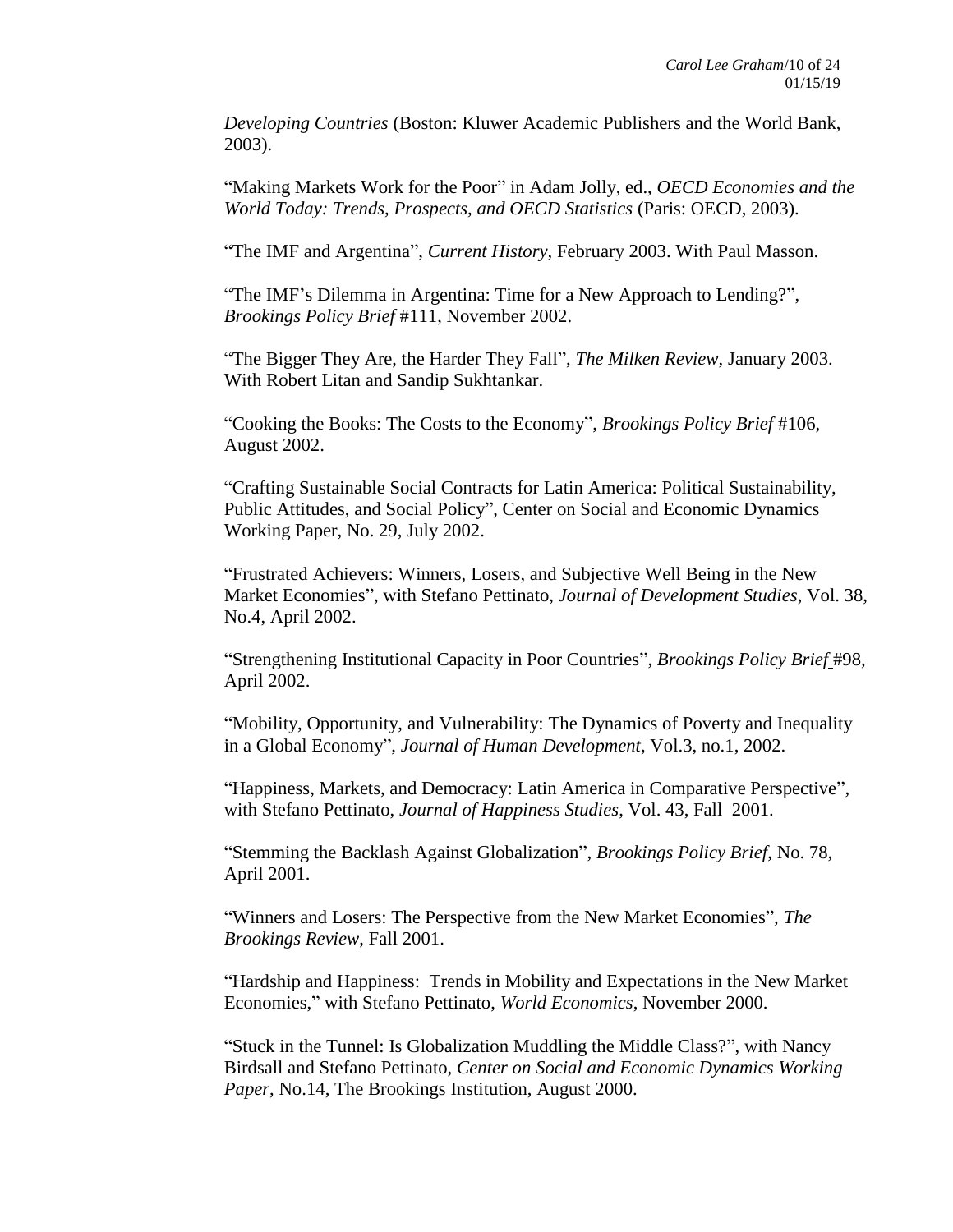"New Markets, New Opportunities? Mobility Issues in the Emerging Market Economies," with Nancy Birdsall, *The Brookings Review*, Fall 1999.

"Opportunistic Government or Sustaining Reform: Electoral Trends and Public Expenditure Patterns in Peru,1990-1995," with Cheikh Kane, *Latin American Research Review*, vol.33, no.1, 1998.

"From Safety Nets to Social Sector Reform: Lessons from the Developing Countries for the Transition Economies," in *Transforming Post-Communist Political Economies,* Joan M. Nelson, Charles Tilly and Lee Walker, eds., (Washington, DC: National Academy Press, 1998).

"Apoyo para las Reformas de Mercado en Bolivia: Los Programas de Capitalización y Participación Popular," in *Capitalization: The Bolivian Model of Social and Economic Reform*, Margaret H. Peirce, editor, (University of Miami and Woodrow Wilson Center, 1998).

"Addressing the Social Costs of Market Transitions," in S. Parker, Jeffrey Sachs, and Wing Thye Woo, eds., *Economies in Transition: Comparing Asia and Eastern Europe*, (Cambridge: MIT Press, 1997).

"Making Foreign Aid Work," with Michael O'Hanlon, *Foreign Affairs*, July-August 1997.

"Democracy, Adjustment, and Poverty Reduction in Africa: Conflicting Objectives?" in Marina Ottoway, ed., *Democracy in Africa: The Hard Road Ahead* (Boulder: Lynne Rienner Publishers, 1997).

"Raising the Stakes: Involving the Public and Enhancing Equity in Market Reforms," *The Brookings Review*, vol.14, no.2, Spring 1996.

"Economic Reform and Democracy: The Politics of Safety Nets," *Journal of Democracy,* vol.6, no.2, April 1995; also published in *Economic Reform and Democracy*, Larry Diamond and Marc F. Plattner, eds., (Baltimore, The Johns Hopkins University Press, 1995).

"Strategies for Enhancing the Political Sustainability of Reform in Ukraine," *ESP Discussion Papers*, The World Bank, 1995.

"Can Social Sector Reform Make Adjustment Sustainable and Equitable? : Lessons from Chile and Venezuela," with Alan Angell in *Journal of Latin American Studies*, February 1995.

"Democracy and Economic Reform: Can They Co-Exist in Peru?," *The Brookings Review*, Winter 1995.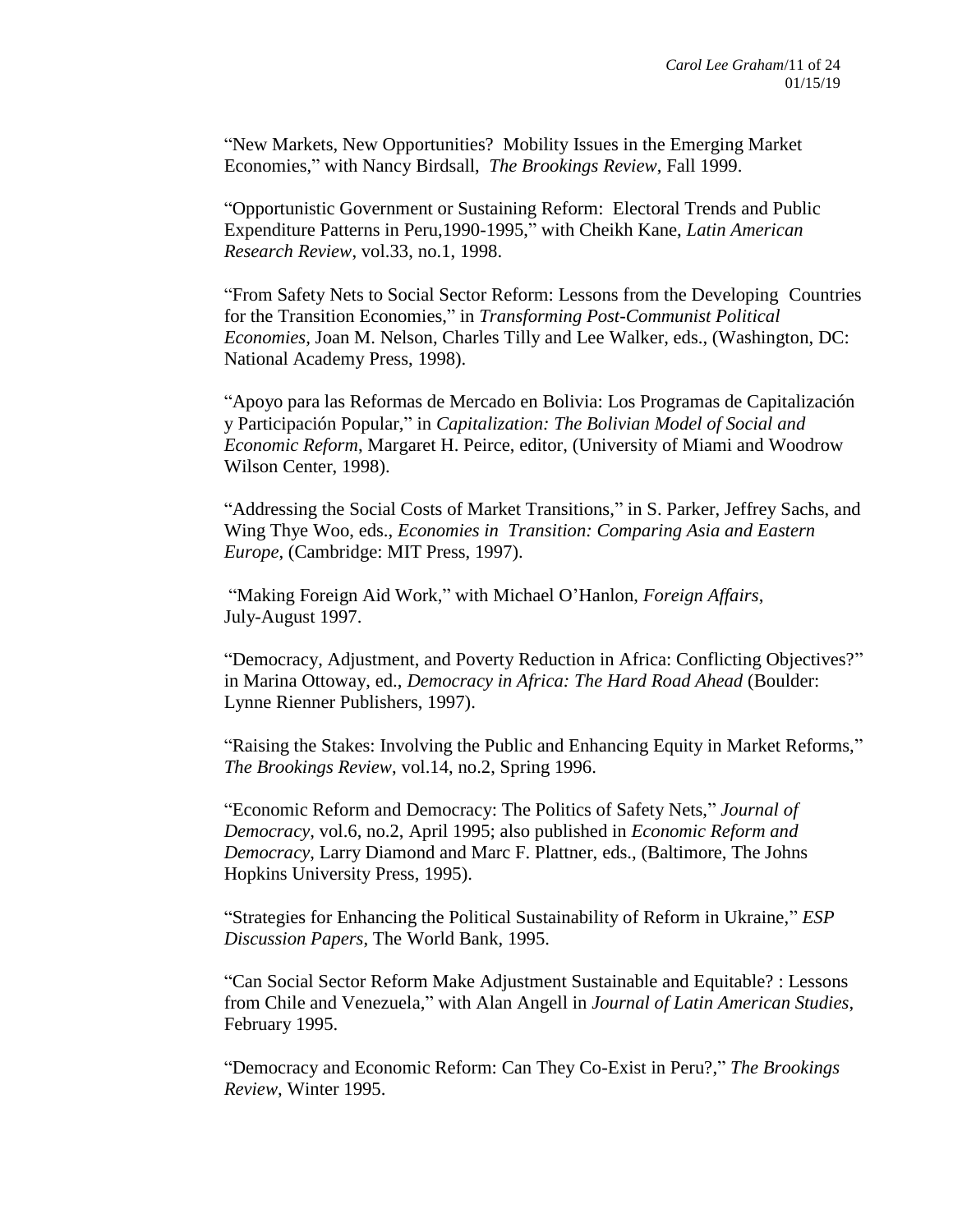"Safety Nets and Market Transitions: What Poland Can Learn from Latin America," *The Brookings Review*, Winter 1994.

"Chile: Sustaining Adjustment During Democratic Transition," with Genaro Arriagada in S. Webb and S. Haggard, eds., *Voting for Reform: Democracy, Political Liberalization, and Economic Adjustment* (New York: Oxford University Press, 1994).

"Social Action Programs and Social Funds: A Review of Design and Implementation in Sub-Saharan Africa," with A. Marc and M. Schacter, *World Bank Discussion Papers*, 1994.

"Democracy in Crisis and the International Response," in J. Tulchin and G. Bland, eds., *Peru in Crisis: Dictatorship or Democracy?* (Boulder: Lynne Rienner, 1994).

"Mexico's National Solidarity Program in Comparative Context: Demand-Based Poverty Alleviation Programs in Latin America, Africa, and Eastern Europe," in Wayne Cornelius, et al., eds., *Transforming State-Society Relations in Mexico: The National Solidarity Strategy* (San Diego: University of California Press, 1994).

"The Political Economy of Safety Nets During Market Transitions: The Case of Poland," *Research Paper Series #3*, Country Economics Division, The World Bank, January 1993.

"Economic Austerity and the Peruvian Crisis: The Social Costs of Autocracy," *SAIS Review*, Vol.13, no.1, Spring 1993.

"Peru: Government and Politics," in Rex A. Hudson, ed*., Peru: A Country Study.* Washington, D.C.: Library of Congress Area Study Series, 1993.

"The Politics of Implementing Pro-Poor Measures During Adjustment: Bolivia's Emergency Social Fund," *World Development*, September 1992.

"Zambia's Democratic Transition: The Beginning of the End of the End of the One-Party State in Africa?" *The Brookings Review*, Spring 1992.

"From Emergency Employment to Social Investment: Changing Approaches to Poverty Alleviation in Chile," *Brookings Occasional Papers*, November 1991; also published in *Privatization Amidst Poverty: Contemporary Challenges in Latin American Political Economy*, Jorge A. Lawton, editor, (North-South Center Press, University of Miami, 1993).

"The APRA Government and the Urban Poor: The PAIT Programme in Lima's Pueblos Jovenes," *Journal of Latin American Studies*, vol.23, no. 1, February 1991.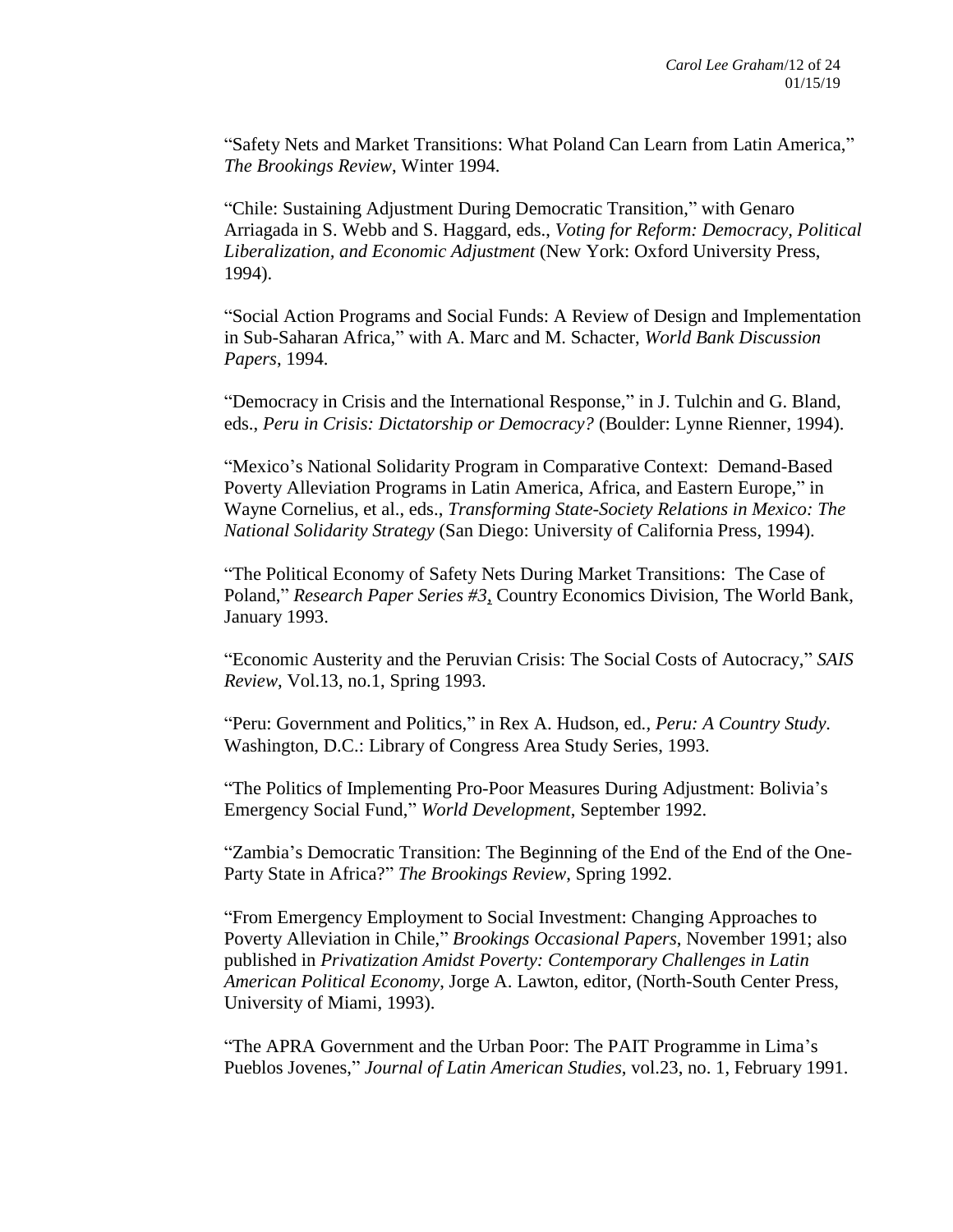"The Enterprise for the Americas Initiative: A Development Strategy for Latin America?" *The Brookings Review*, Fall 1991.

"Peru's APRA Party in Power: Impossible Revolution, Relinquished Reform," *Journal of Inter-American Studies and World Affairs*, vol.23, no.3, Fall 1990.

"Chile's Return to Democracy," *The Brookings Review*, Spring 1990.

"The Latin American Quagmire: Beyond Debt and Democracy," *The Brookings Review*, Spring 1989.

Magazines and Newspapers:

"America's Broken Dream: Growing Inequality", *Project Syndicate*, September 5, 2013.

"Toward an Economy of Well-being" *Vox-EU- Voices from Leading Economists*, June 2011.

"Happy Talk: Why Economists, the CDC, and Nicholas Sarkozy are so Eager to Measure your Contentment", *The Washington Post Outlook*, January 3, 2010.

"Why are Afghans Smiling?", *The Washington Post*, 13 August 2009, with Jeremy Shapiro.

"Gross National Happiness: Measuring the Impact of the U.S. Financial Crisis", *The Globalist*, November 21, 2008, with Soumya Chattopadhyay.

"Obesity and the Influence of Others", *Washington Post*, August 21, 2007, with Ross Hammond and Peyton Young.

"Cheap Food, Societal Norms, and the Economics of Obesity", *The Wall Street Journal*, with Darius Lakdawalla, August 25, 2006.

"Don't Let U.S. Politics Affect World's Poor Through World Bank Manipulation", *Christian Science Monitor*, March 28, 2005.

"Latin America is Far From Rejecting Democracy", *Financial Times*, August 2, 2004.

"Bolivian Crisis Bodes Poorly for Latin America", *Providence Journal*, November 11, 2003"

"Ignorance Fills the Income Gulf", *The Boston Globe*, June 23, 2003, with Peyton Young.

"The Costs of Book Cooking", *Christian Science Monitor*, September 4, 2002,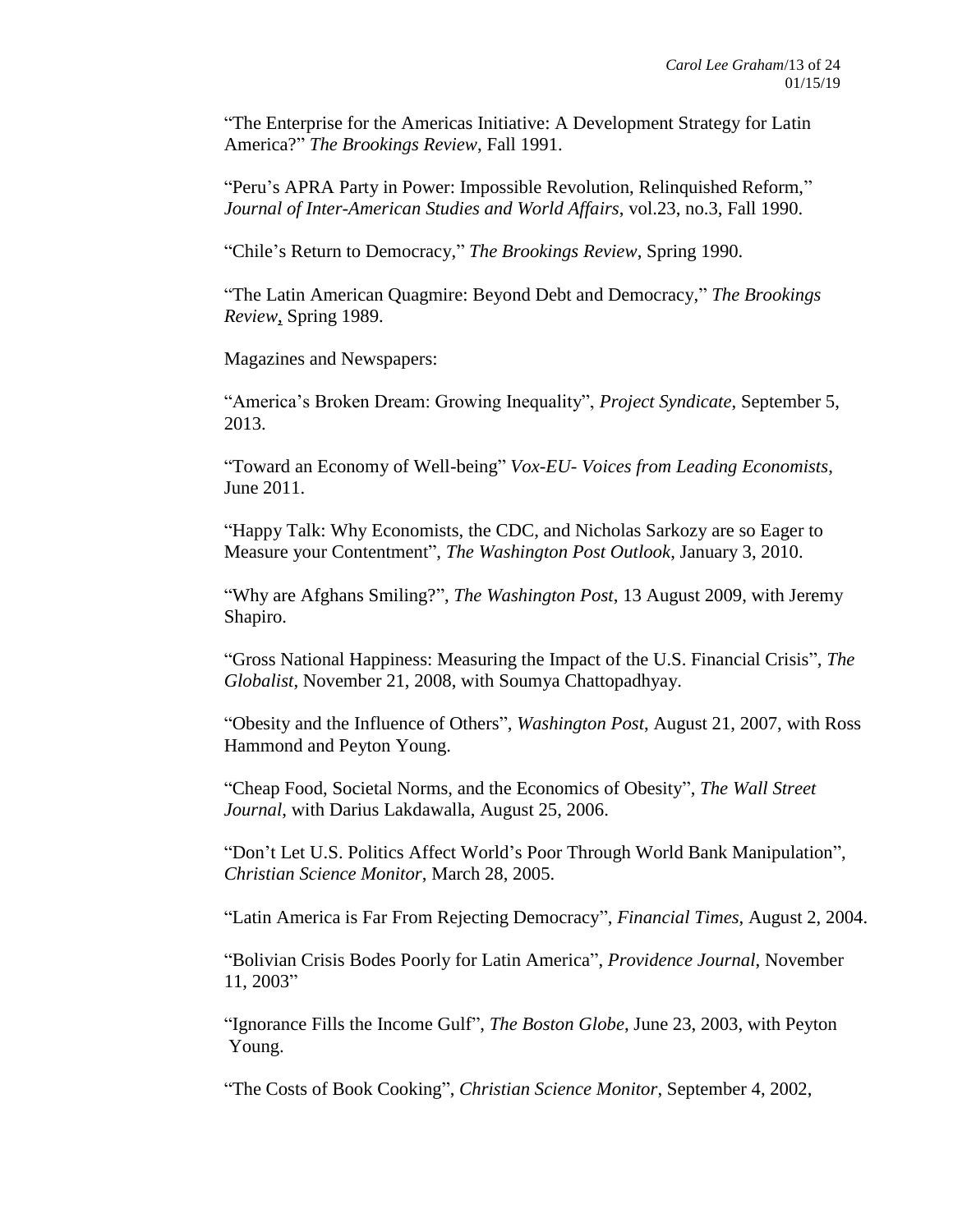with Robert Litan.

"Shares Crash Has a Silver Lining", *Australian Financial Review*, July 25, 2002, with Robert Litan.

"Bush Points U.S. Aid in the Right Direction", *Los Angeles Times*, April 8, 2002.

"Why Argentina "02 is Not Russia '98", with Clifford Gaddy, *The Globalist*, February 13, 2002.

"Latins Now Teaching Asians," *The Journal of Commerce*, 27 April 1998.

"Saving Foreign Aid," with Michael O'Hanlon, *TheWashington Times*, 12 February 1997.

"Peru: The Prison of Poverty is the Problem," *Los Angeles Times*, 12 January 1997.

"People's Capitalism Makes Headway in Peru," *The Wall Street Journal*, 19 April 1996.

"Tough Times for Freedom in Peru," *The Miami Herald*, 12 April 1992.

"Sendero's Law in Peru's Shantytowns," *The Wall Street Journal*, 7 June 1991.

"Peru's Blighted Path," *The Christian Science Monitor*, 30 April 1991.

"Mirando al Peru," *Caretas*, 30 July 1990.

"A Peruvian Death Squad's Links to the Government," *The Wall Street Journal*, 11 August 1989.

"Terrorism, Economic Woes Ravaging Peru," *The San Diego Union Tribune*, April 1989.

"New Guerrilla Group Increases Pressure Cooker," *The Wall Street Journal*, 26 February 1988.

"Peru: Pushing Its Economy to the Edge," *The Christian Science Monitor*, 3 November 1987.

SELECTED LECTURES, CONSULTANCIES, and TESTIMONY: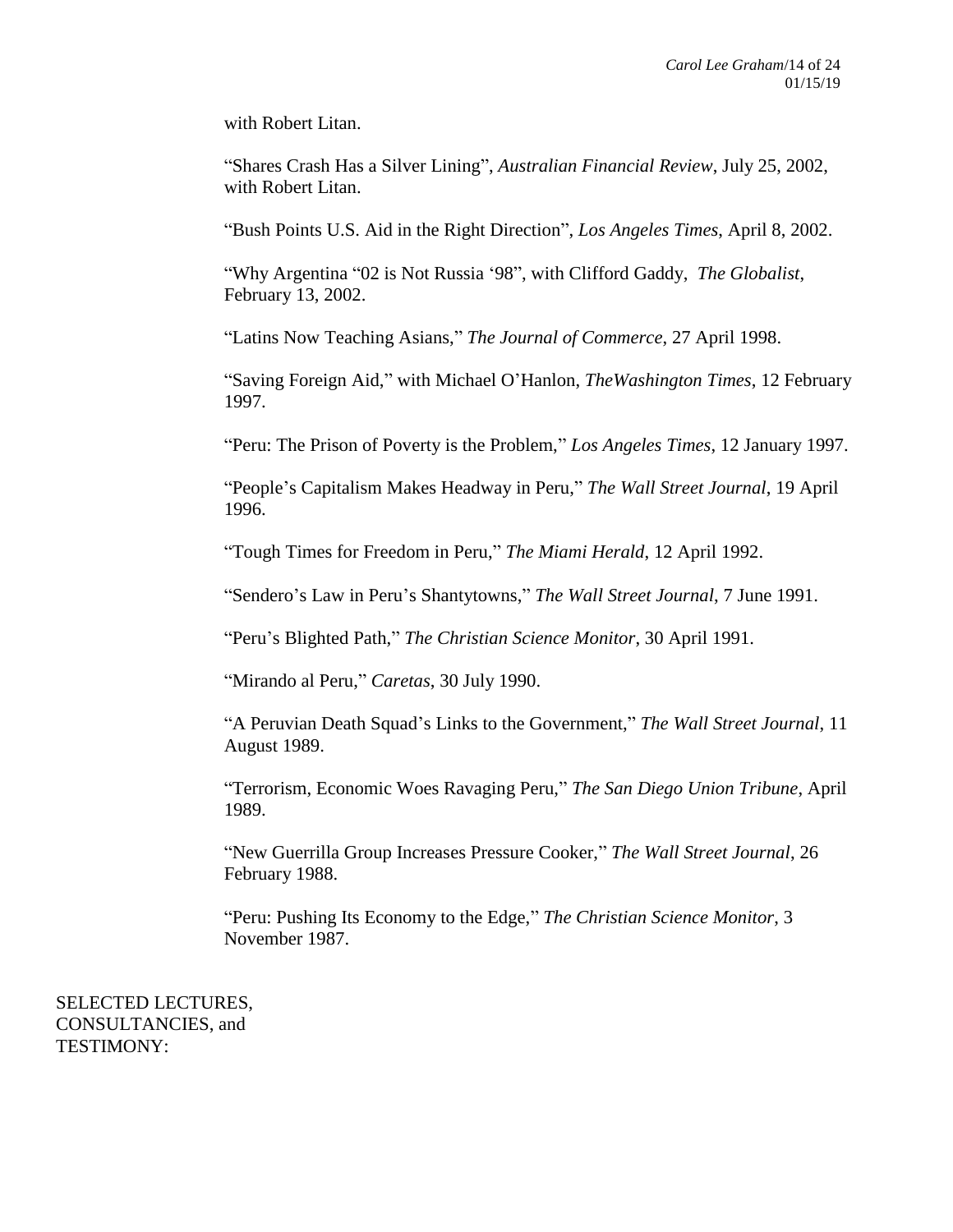Building a Culture of Well-Being, Opening Speaker, Annual Conference on Sharing Knowledge, Robert Wood Johnson Foundation, Pheonix, Arizona, March 2018.

The High Costs of Being Poor in the Land of the Dream, New Perspectives on Poverty Lecture, University of Wisconsin, Madison, March 2018.

Understanding Lack of Hope and Premature Mortality in the U.S., Keynote Address, Annual Conference of the Behavioral Health Administration, State of Maryland, March 2018.

Happiness for All? Contrasting Premature Mortality with Resilience across Cohorts in the U.S.A., London School of Economics, November 2017.

Unequal Lives and Lifespans in the U.S.A.: Some Insights from the New Science of Well-Being, Stone Center, Tulane University, October 2017.

Understanding Happiness: Lessons from the New Science of Well-Being, University of North Carolina, Chapel Hill, October 2017.

Happiness for All? Unequal Lives and Lifespans in the U.S., Keynote Lecture, Annual Conference of Australian Economists, Sydney, July 2017.

Happiness for All? Unequal Hopes and Lives in Pursuit of the American Dream, Public Lecture, Australian National University, July 2017

Happiness for All? Lecture and Panel Discussion, the Gallup Organization, April 2017.

Happiness for All? Lecture and Panel Discussion, the Ford Foundation, April 2017.

Happiness for All? Unequal Lives and Hopes in the Land of the Dream, Flagship Lecture, Bank of England, November 2016.

Unhappiness and Unequal Progress in the United States and the UK, Legatum Institute, London, November 2016.

Well-Being Metrics and Today's Progress Paradoxes, Bristol Ideas Festival, Bristol, November 2016.

Better Understanding Development Paradoxes through Well-Being Metrics, Keynote Panel, Symposium on The Planet and the Poor, University of Notre Dame, April 2016

Bentham or Aristotle in the Census Bureau? The New Science of Well-Being, Economics, and Public Policy, Keynote Address, International Society for Quality Of Life Studies Annual Meeting, November 2015.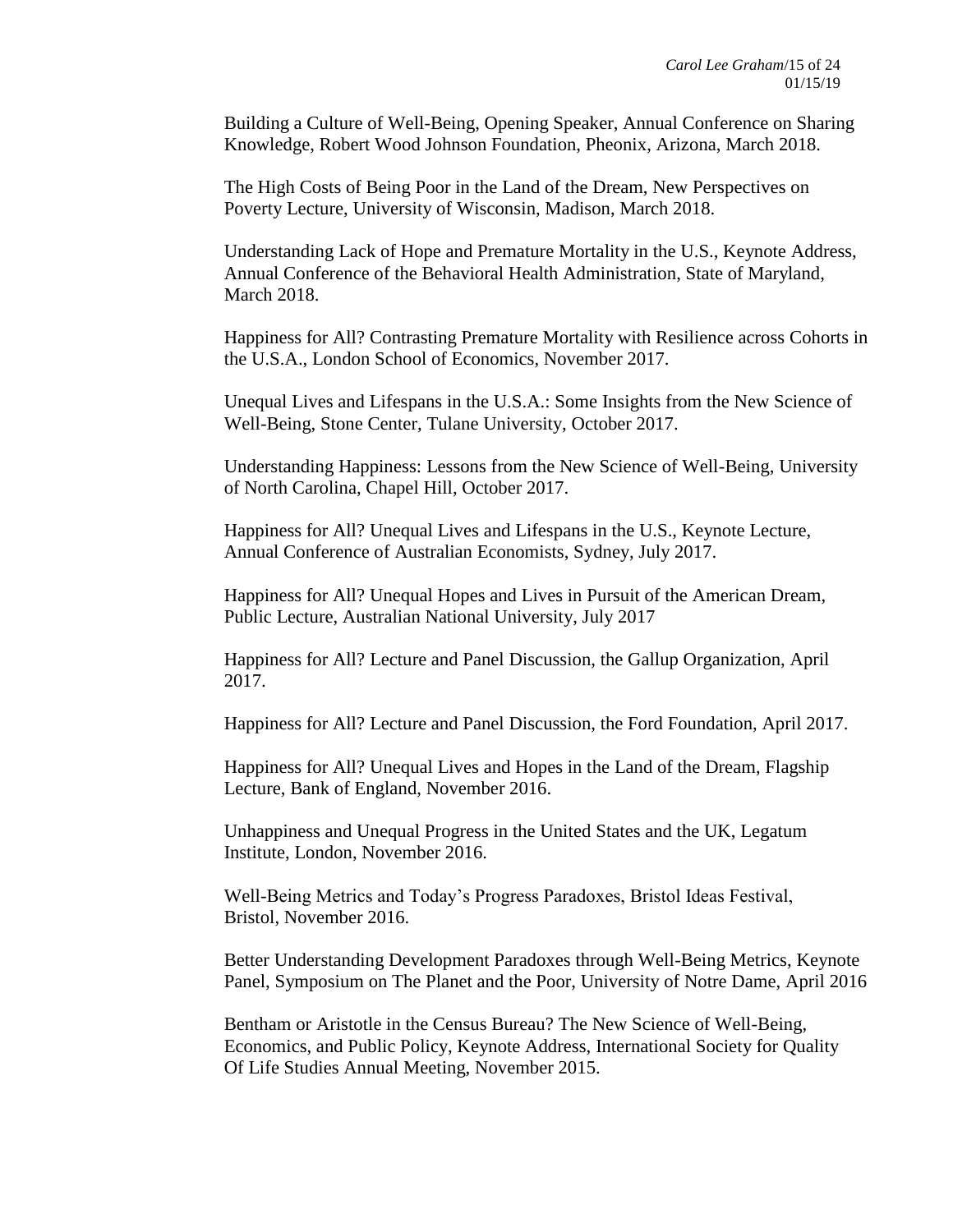What Well-Being Metrics Can Contribute to Economics and Public Policy, Annual Clemens Lecture, St. Johns University, October 2015

Inequality of Hope and Well-Being in the United States, Lecture, Institute for the Study of Labor (IZA), Bonn, October 2015.

Agency, Capabilities, and Well-Being, Lecture, Department of Economics, University of Southern California, October 2015.

The Frustrated Middle Class in Latin America, Lecture, Oxford University, October 2015.

Beyond GNP: What Well-Being Metrics Can Contribute to Economics and to Public Policy", University Lecture, Colgate University, September 2015.

Keynote Lecture, World Happiness Report Launch, Columbia University, April 2015.

The Pursuit of Happiness in the U.S. Compared to Other Countries: Inequality in Agency and Life Chances, James Madison University, Department of Economics And Gilliam Center Seminar Series, March 2015.

Beyond GNP? The New Science of Well-Being, Economics, and Public Policy, Simons Foundation Scientific Lecture Series, September 2014.

Well-Being Metrics and Public Policy, Keynote Lecture, Hamilton College International Symposium on Well-Being, June 2014.

Variance in Obesity Norms across Countries and Cohorts: Some Insights from Well-Being Metrics, NIH Conference on Mathematical Models and Obesity, University of Birmingham, May 15, 2014.

An Introduction to the New Science of Well-Being Measurement, Iolani Chair in Economics Lecture, Iolani School, March 2014.

Beyond GNP? What the New Science of Well-Being Contributes to Economics and to Policy, Great Ideas Lecture, Dartmouth College, January 2014.

Using Well-Being Metrics to Re-assess the Misery Index, Comments on David Blanchflower et al., Boston Federal Reserve Bank Annual Symposium, April 2013.

Comments on Chris Herbst et al, The Well-Being of Welfare Mothers, American Economics Association Annual Meetings, January 2013.

Well-Being Metrics and Contingency Valuations? *Duke Law Review* Symposium, February 2013.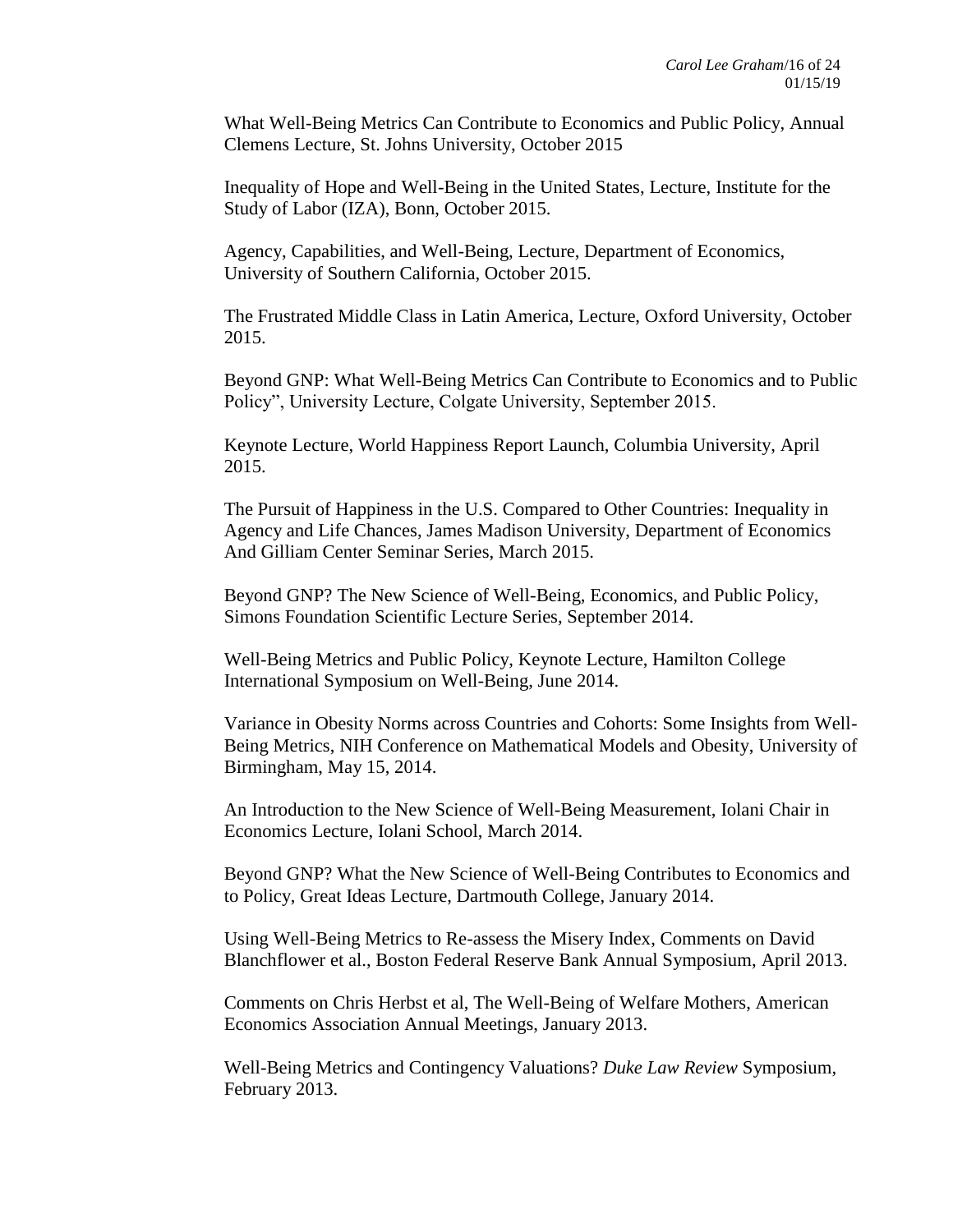What Well-Being Metrics Can Contribute to Assessing Chile's Paradox of Unhappy Growth, Lecture, ResPublica, Santiago, Chile, November 2012.

University Lecture, Well-Being Metrics and Public Policy, Washington and Lee University, September 2012.

Public Affairs Forum, "Beyond GDP: Should the U.S. Measure Well-Being?" Federal Reserve Bank of Atlanta, April 18, 2012.

"Well-being and the Arts: What the Metrics Can Tell Us", National Endowment for the Arts Forum on Cities, The Brookings Institution, April 10, 2012.

Agency Issues and Well-being as a Development Marker, Lecture, Scientific Meeting for the U.N. High Level Meeting on Well-being, Columbia University and the United Nations, April 1-2, 2012.

What We know about Happiness and Public Policy, UNLV Public Lecture, November 15, 2011.

The Pursuit of Happiness, Panel Discussion with David Brooks, Carol Lancaster, and Belle Sawhill, The Brookings Institution, September 28, 2011.

University Lecture, Happiness around the World, Cornell University, September 15, 2011.

Well-being Metrics and Public Policy, Presentation at Workshop on Well-Being and GNH, hosted by the Prime Minister of Bhutan, Thimphu, August 11, 2011.

Happiness around the World, Aspen Arts and Ideas Festival, Aspen, June 29, 2011.

Well-Being Metrics and Measuring Prosperity, Lecture, Legatum Institute, London, June 2011.

Happiness around the World, Infoshop Presentation, The World Bank, April 13, 2011.

Happiness around the World, Economists Lecture Series, The Cosmos Club, Washington, D.C., March 2011.

World Economic Forum Panel on Happiness and Development Policy, with Jeff Sachs, Joseph Stiglitz, and Helen Clark, Davos, Switzerland, January 2011.

AEA Keynote Session on Happiness and Economics, with Bob Frank and Richard Easterlin, Denver, January 2011.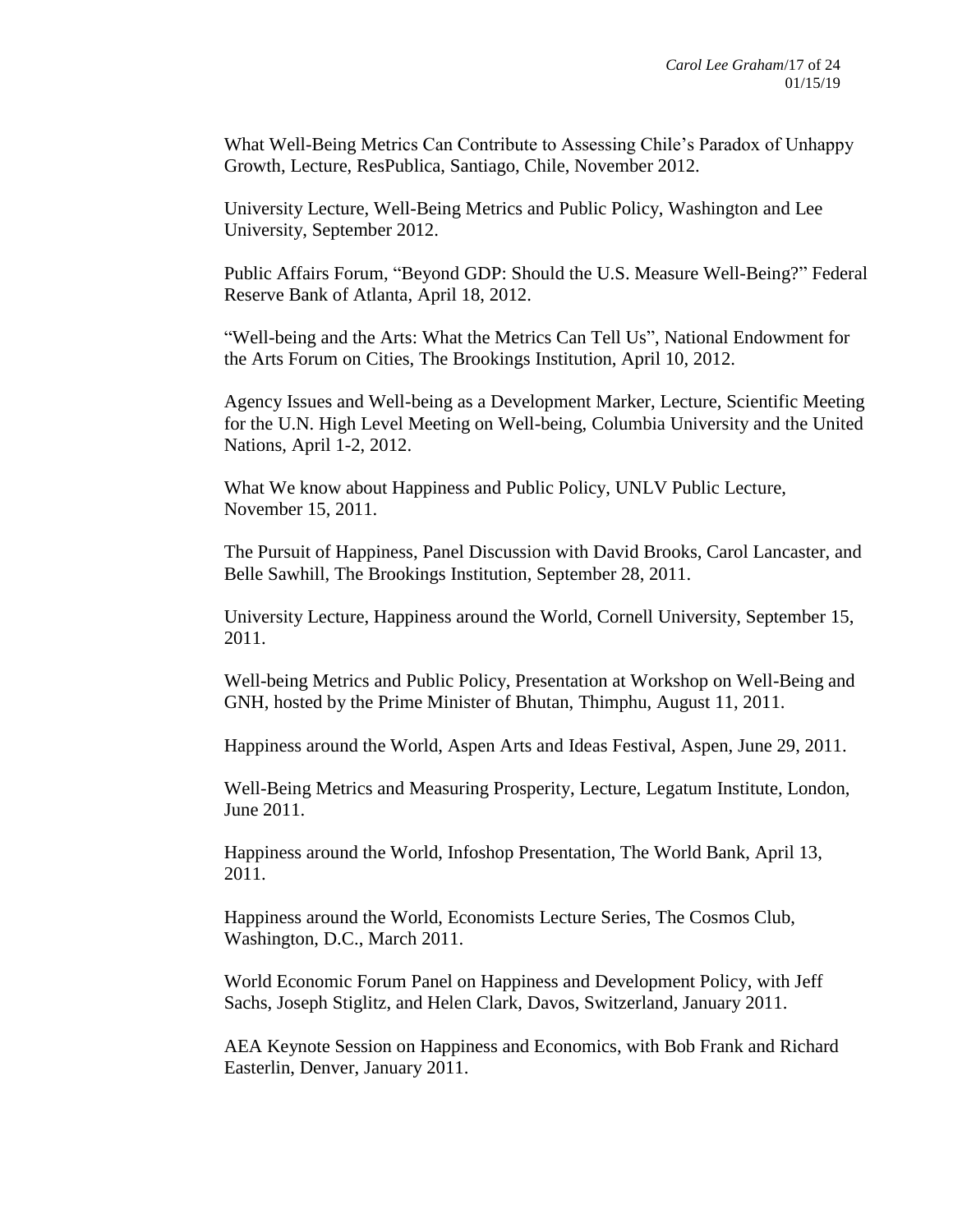Happiness and Health, Public Lecture, Johns Hopkins School of Public and International Health, Baltimore, December 2010.

Happiness and The Political Divide in the U.S., Massachusetts Institute for the Humanities Panel, December 2010.

An Insight into Latin America from Happiness Economics, Public Lecture, Tulane University, October 22, 2010.

Happiness around the World, Public Lecture, University of Southern California, October 14, 2010.

University Lecture on Happiness Economics, Rutgers University, September 16, 2010.

Happiness and Development Policy, Keynote Address, Annual Bank-Fund Conference on Development and Growth, Stockholm, Sweden, June 1, 2010.

Happiness around the World, Public Lecture, Georgetown University, April 2010.

Happiness as a new way of thinking about Development Problems, Lecture, Center for Global Development, March 11, 2010.

Happiness and Public Policy, University of Maryland Public Policy Forum Lecture, February 23, 2010.

Happiness around the World, Green Lecture Series hosted by Lord Layard, London School of Economics, December 2009.

Happiness and Economics, Lecture, Oxford University, Department of Economics, December 2009.

Lecture on the Well-Being and Crisis, Institute for the Study of Labor Annual Prize Policy Forum, Washington, D.C., October 22, 2009.

Lecture on "Why Some Societies Stay Stuck in Bad Equilibrium", Institute for the Study of Labor Scientific Meeting in Honor of Richard Easterlin, Washington, D.C., October 23, 2009.

Keynote Address on the Paradox of Unhappy Growth, National Association of Minerals Industries, Arequipa, Peru, September 17, 2009.

Lecture on Crisis and Well Being in the United States, San Francisco Federal Reserve Bank, September 11, 2009.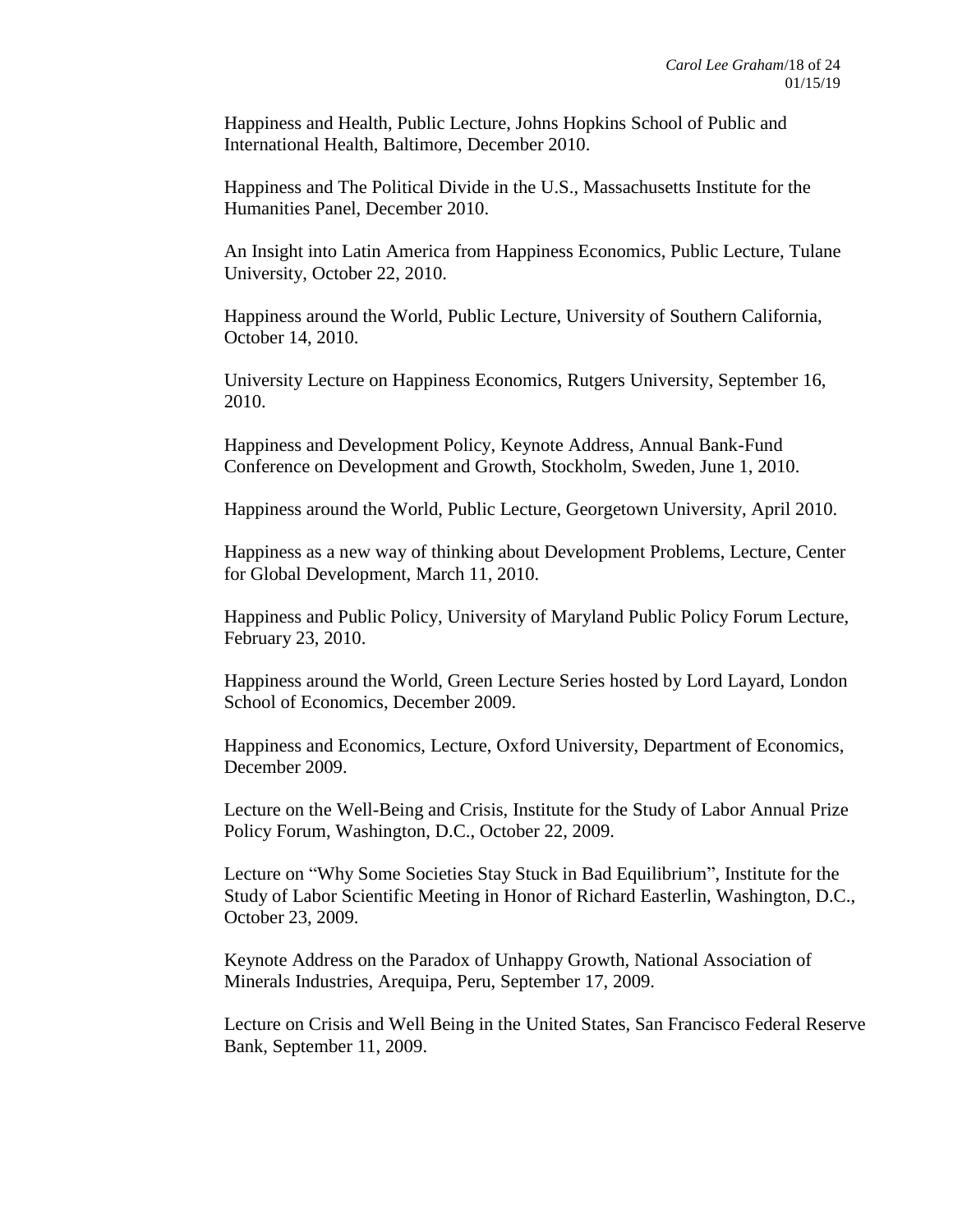Lecture on "Happiness and Adaptation around the World", Millennium Challenge Corporation, Auguest 14, 2009.

Lecture on Using Happiness Surveys to Weight Different Health Conditions, World Bank Health Symposium, July 15, 2009.

Lecture on "Happiness amidst Prosperity and Adversity", Legatum Institute, London, July 25, 2009.

Lecture on Inequality and Trust in Government, University of Edinburgh, June 5, 2009.

Lecture on Happiness Surveys and Health Norms, Latin America – PREM, The World Bank, March 25, 2009.

Lecture on Well Being in Russia, Chicago Council on Foreign Relations, February 25, 2009.

Lecture on Using Happiness Surveys to Measure Health Norms and Weighting Health Conditions, Harvard Medical School, February 5, 2009.

Presentation on Well Being Trends and Public Attitudes in Latin America, The Brookings Partnership for the Americas Commission, July 7, 2008.

Lecture on "Happy Peasants, Frustrated Achievers, and Well Being Policy", Gallup Organization, Global Well Being Forum, October 5, 2007.

Lecture on Adaptation and Social Norms, International Conference on Hedonic Adaptation and Prediction, Harvard University, September 14, 2007.

Keynote Address, "Happy Peasants and Frustrated Achievers", International Conference on Policies for Happiness, Siena, Italy, June 14, 2007.

Paper on Happiness Surveys as a Tool to Understand Public Opinion about Market Reforms, World Bank Workshop, PREM, June 5, 2007.

Consultant to the Inter-American Development Bank. Lead advisor on the design of quality of life indicators for Latin America. April-August, 2007.

Presentation on Institutions and Policy Outcomes in Peru, Workshop on North, Wallis, Webb, and Weingast Proposed Framework for Understanding Development Outcomes, The World Bank, May 7, 2007.

Keynote Address, What Happiness Research Can – and Cannot - Contribute to Policy, World Bank Distinguished Lecture Series, February 14, 2007.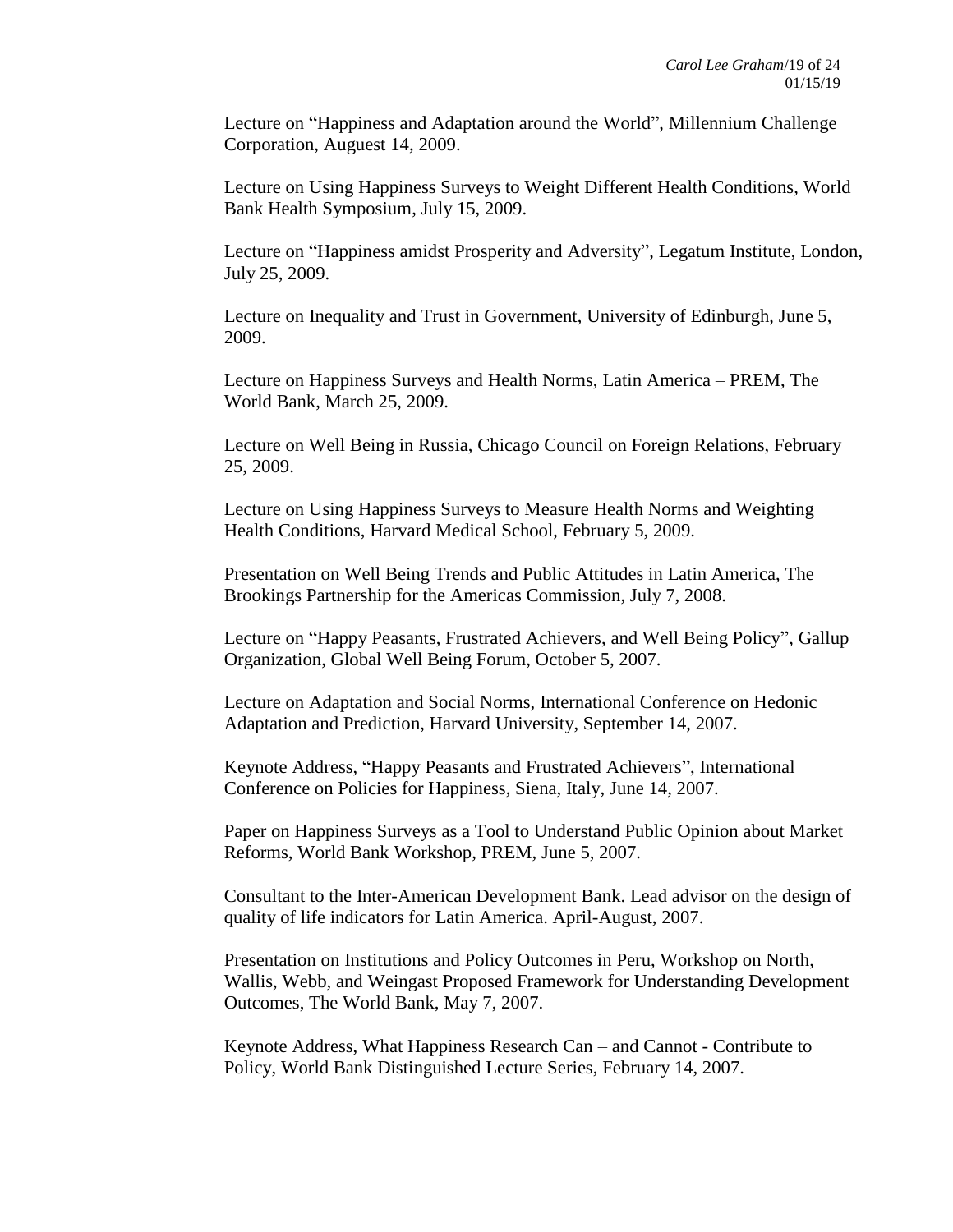Lecture, Happiness and Inequality, Nuffield College, Oxford, and Inter-American Development Bank Conference, Oxford, December 10-11, 2006.

Presentation on Happiness Economics and Development, Notre Dame University, October 17, 2006.

Presentation on Economic Trends and Public Opinion in Latin America, Conference on the 10<sup>th</sup> Anniversary of the Latinobarometro Data, Oxford University, September 18-19, 2005.

Keynote Speaker at Conference on "Capabilities and Happiness", Universidad de Milano-Bocconi, June 18, 2005.

Panel presentation on New Approaches to Foreign Aid, U.S. AID, June 14, 2005.

Presented "Does Inequality Matter to Individual Welfare: Some Evidence from Happiness Surveys from Latin America", Inter-American Development Bank Conference on the Future of the Public Sector, June 7, 2005.

Presented "Happiness Economics: A Research Agenda", at the Gallup Organization, April 1, 2005.

Presented "Well Being and Unemployment in Russia in the 1990's" at the Annual Meetings of the International Society for Quality of Life Studies, Philadelphia, 11 November 2004.

Lecture on the Implications of Happiness Research for the Debate on Globalization, Poverty, and Inequality, UNU-WIDER Conference on Globalization, Poverty, and Inequality, Helsinki, October 30, 2004.

Lecture on Does Happiness Pay? Labor Economics Seminar, University of Warwick, Warwick, October 28, 2004.

Lecture on Survey Research as a Tool for Understanding the Effects of Inequality on Welfare, World Development Report Background Workshops, World Bank, July 8, 2004.

"The State of Democracy in Latin America: Mixed Methodologies Yield Different Results", Remarks on UNDP Report on Democracy in Latin America, UNDP/Inter-American Bank Symposium, Capitol Hill, July 7, 2004.

Lecture on "The Other War: Global Poverty and the Millennium Challenge Account", Ford Foundation/UNDP Leading Edge Lecture Series, March 31, 2004.

Lecture on Happiness and Development Economics, Stata Lecture Series, School of Business Administration, University of Vermont, March 26, 2004.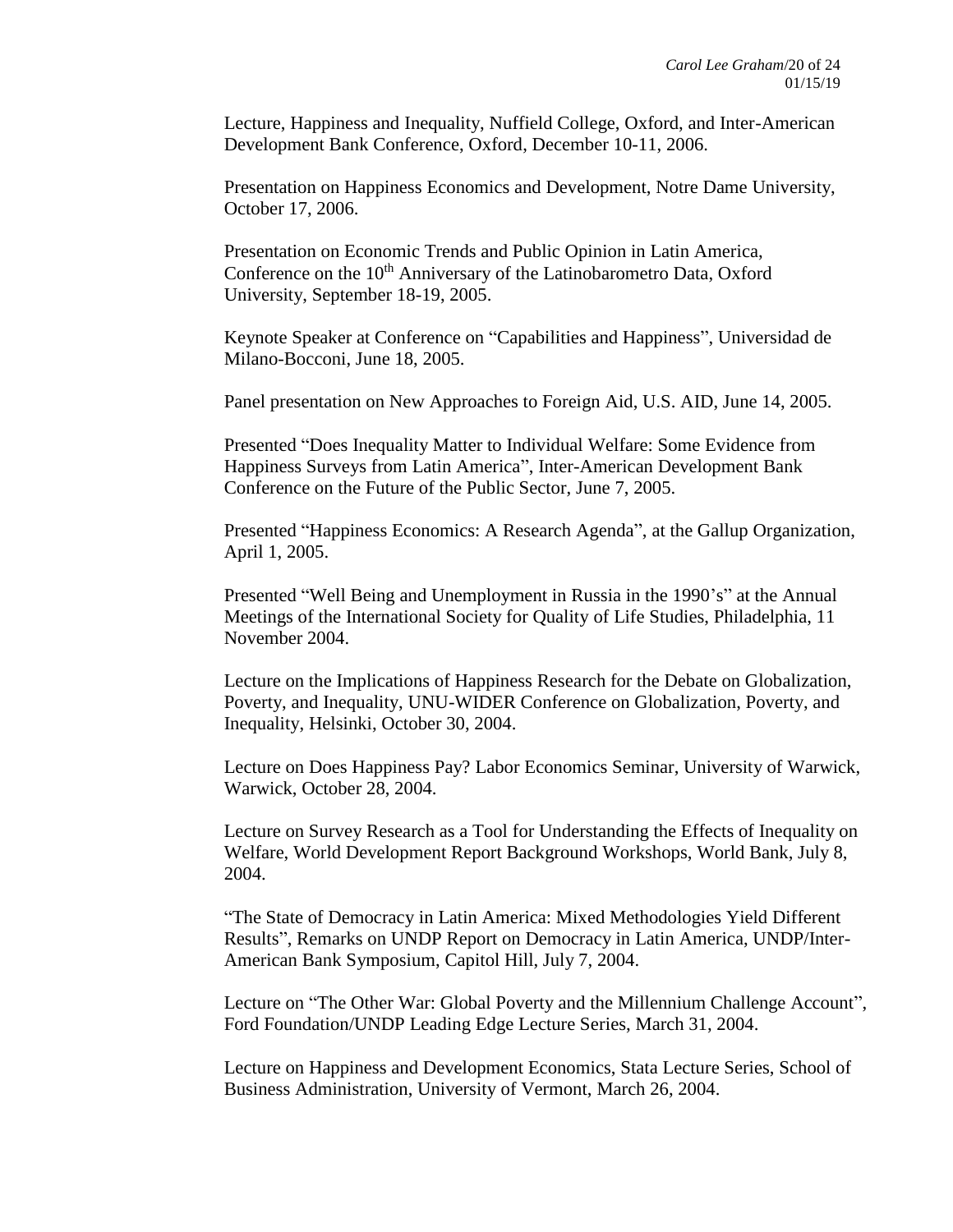"Happiness and Development Economics", Massachusetts Avenue Development Seminars, February 10, 2004.

"Frustrated Achievers in Peru, Again?", Lecture, World Bank Project on Moving out of Poverty, December 9, 2003.

"Globalization, Inequality, and Public Frustration", Lecture, Center for Strategic and International Studies Workshop on Globalization and Inequality, December 3, 2003.

Testimony on the Proposed Social Fund for Latin America, House International Relations Committee, Subcommittee on Western Hemispheric Affairs, November 5, 2003.

Presented Paper on Economic Crisis, Subjective Well Being, and Support for Market Policies in Latin America", Latin American and Caribbean Economics Association Annual Meetings, Puebla, October 11, 2003.

Lecture on Happiness, Inequality, and Market Policies, Latin America and Caribbean Department, The World Bank, June 23, 2003.

Presented Paper on "Does Happiness Pay?" at Brookings-Warwick Conference on Why Inequality Matters: Lessons for Policy from the Economics of Happiness", June 5, 2003.

Lecture on Globalization, Inequality, and Public Frustration, International Monetary Fund, April 29, 2003.

Presented Paper on Happiness, Markets, and Democracy, UC Santa Cruz Conference on Latin American Growth, Santa Cruz, April 11, 2003.

Press Briefing on Millennium Challenge Account, Brookings, April 9, 2003.

Seminar on Does Happiness Pay, Economic Studies Program, Brookings, February 19, 2003.

Lecture on Globalization, Inequality, and Public Frustration, University of Pennsylvania, February 10, 2003.

Lecture on Happiness, Markets, and Democracy. UNDP/CSIS Democracy Promotion Series, January 31, 2003.

Lecture on New Measures of Welfare, Chile Esperanza Seminar, Santiago, January 23, 2003.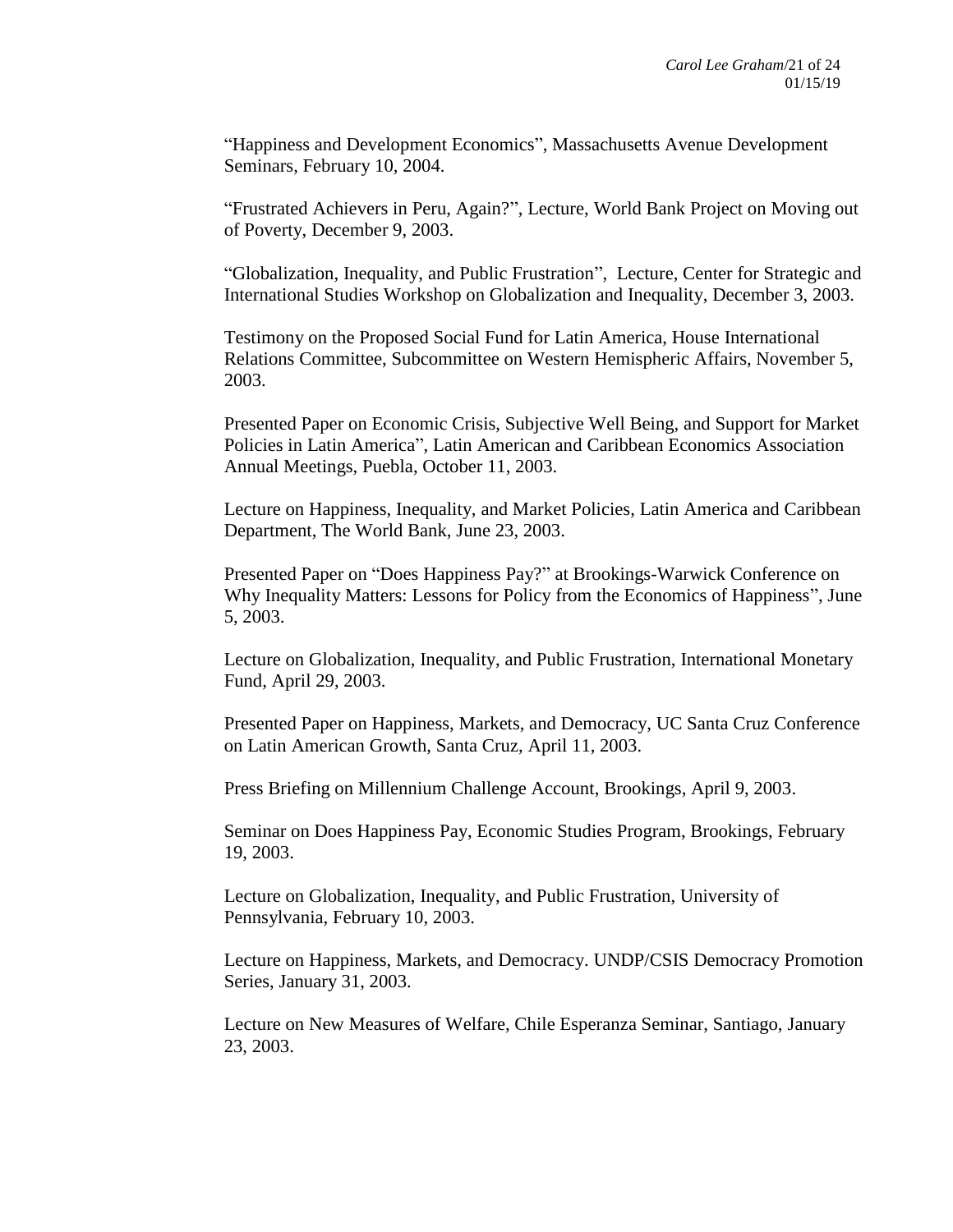Lecture on Happiness and Economics, Industry Canada Distinguished Lecture Series, Ottawa, January 10, 2003.

Paper presented on Frustrated Achievers: Winners, Losers, and Subjective Well Being in New Market Economies, MacArthur Network on Social Interactions and Inequality, London, March 2, 2001.

Presentation on Public Opinion Trends and Their Implications for Social Welfare Policy, Inter-American Development Bank/IMF Social Equity Forum, Santiago, March 16, 2001.

Presentation on Economic and Poverty Situation in Peru, U.S. Department of State, Conference on Peru, June 8, 2001.

Lecture on Income Mobility and Public Opinion Trends, Annual Meeting of the Network on Poverty and Inequality, Latin American Economics Association, Lima, June 21, 2001.

Lecture on Public Opinion Trends and Social Policy in Latin America, World Bank, July 17, 2001.

Lecture on Happiness and Economics, Oxford University, November 6, 2001.

Lecture on Inequality and Foreign Aid, DFID, London, November 7, 2001.

Lecture on Happiness and Development Economics, Warwick University, Warwick, November 8, 2001.

Lecture on "Happiness, Markets, and Democracy", Princeton University, November 14, 2000.

Lecture on "Making Markets Work for the Poor", Annual World Bank – IMF Meetings, Prague, September 22, 2000.

Lecture on "Mobility and Public Perceptions", Kellogg Center, University of Notre Dame, April 13, 2000.

Presentation of *Improving the Odds: Political Strategies for Institutional Reform*, Inter-American Development Bank, February 25, 2000.

Lecture on "Private Markets for Public Goods", Harvard Center for International Development, February 8, 2000.

Presentation of "Assessing Hardship and Happiness", Brookings-MacArthur Foundation Meeting of Research Network on Inequality and Social Interactions, December 3, 1999.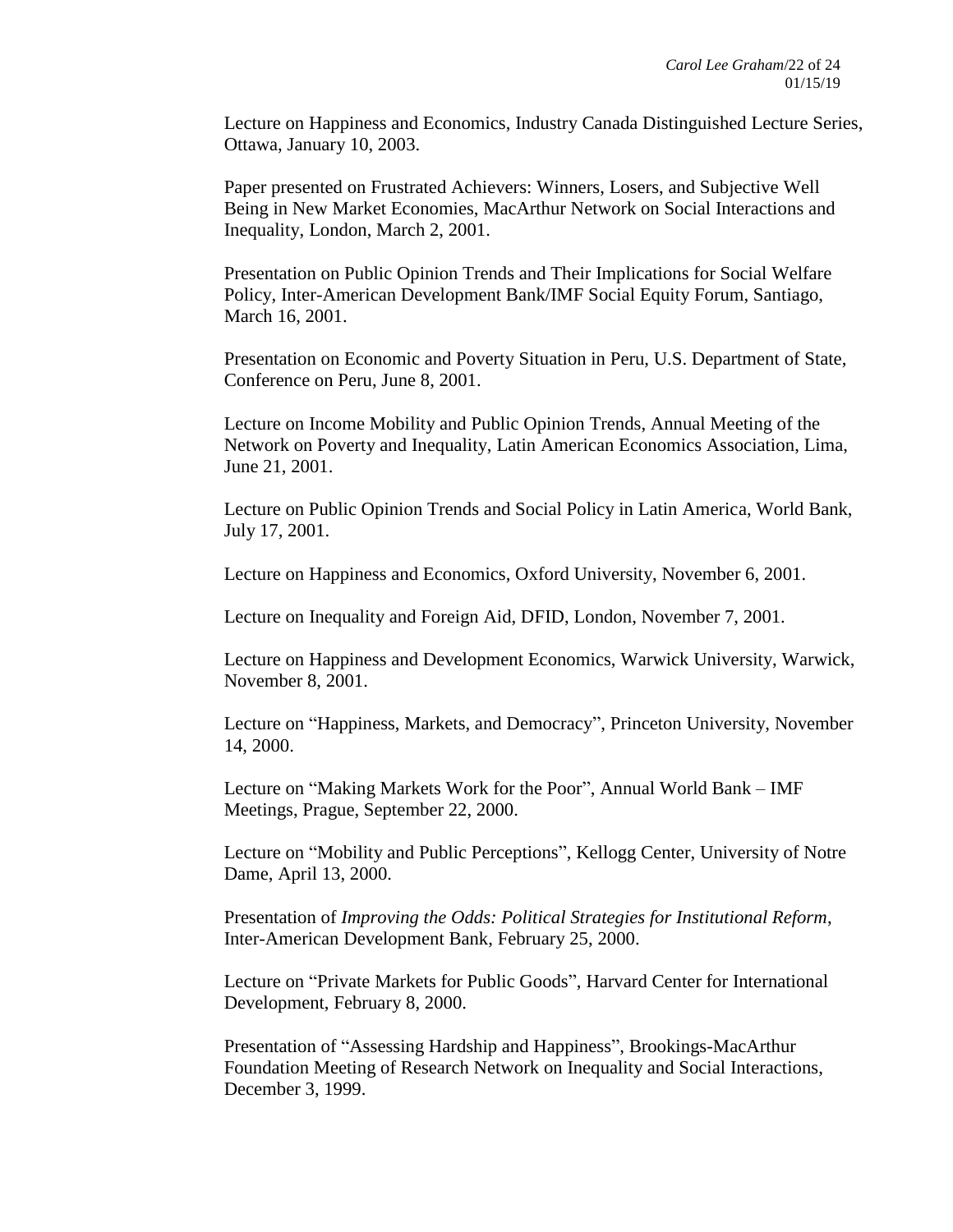Presentation of "Assessing Hardship and Happiness", MIT-MacArthur Foundation Meeting of Research Network on Inequality, October 13, 1999.

Lecture on Market Based Strategies for Reducing Inequality, MacArthur Foundation Staff Retreat, 23 April 1999.

Lecture to JFK School Anniversary Plenary on Private Markets for Public Goods, Harvard University, 22 April 1999.

Consultant to Harvard Institute for International Development/Guatemala Finance Ministry on strategy for socially productive usage of proceeds from privatization, Guatemala City, August 1998.

Panel on *Private Markets for Public Goods* with Nancy Birdsall, Ricardo Hausmann, Enrique Iglesias, Mario Marcel, José Piñera and Alfonso Revollo, InterAmerican Development Bank, June 1998.

Lecture on Institutional Reform, Office and Staff of the Chief Economist for Latin America, The World Bank, May 1998.

"The Political Economy of Institutional Reform," Society for International Development Seminar for Emerging Leaders in Latin America, Washington, D.C., 27 June 1997.

"Macroeconomic and Social Policy Reforms in Transition and DevelopingCountry Contexts: Relevance for OECD Countries?" Harvard/MIT/ MacArthur Foundation Political Economy Seminar, 13 February 1997.

Lecture on Institutional Reforms in Developing Countries, Aspen Institute Conference on Persistent Poverty in the Third World, Broadway, England, 4-6 December 1997.

"From Safety Nets to Social Sector Reform: Lessons from the Developing Countries for the Transition Economies," Lecture, National Academy of Sciences Task Force, Washington, D.C., 19 September 1996.

"How Effective is Foreign Aid," Presentation to Council on Foreign Relations - Brookings Institution Task Force on Future of the Foreign Affairs Budget, Washington, D.C., 19 September 1996.

"Safety Nets and Global Liberalization," Lecture, Unctad Conference on Globalization, Liberalization, and Poverty, Geneva, 15-17 April 1996.

Consultant to Harvard Institute for International Development team advising government of Burkina Faso on market reforms, Ouagadougou, January 1996.